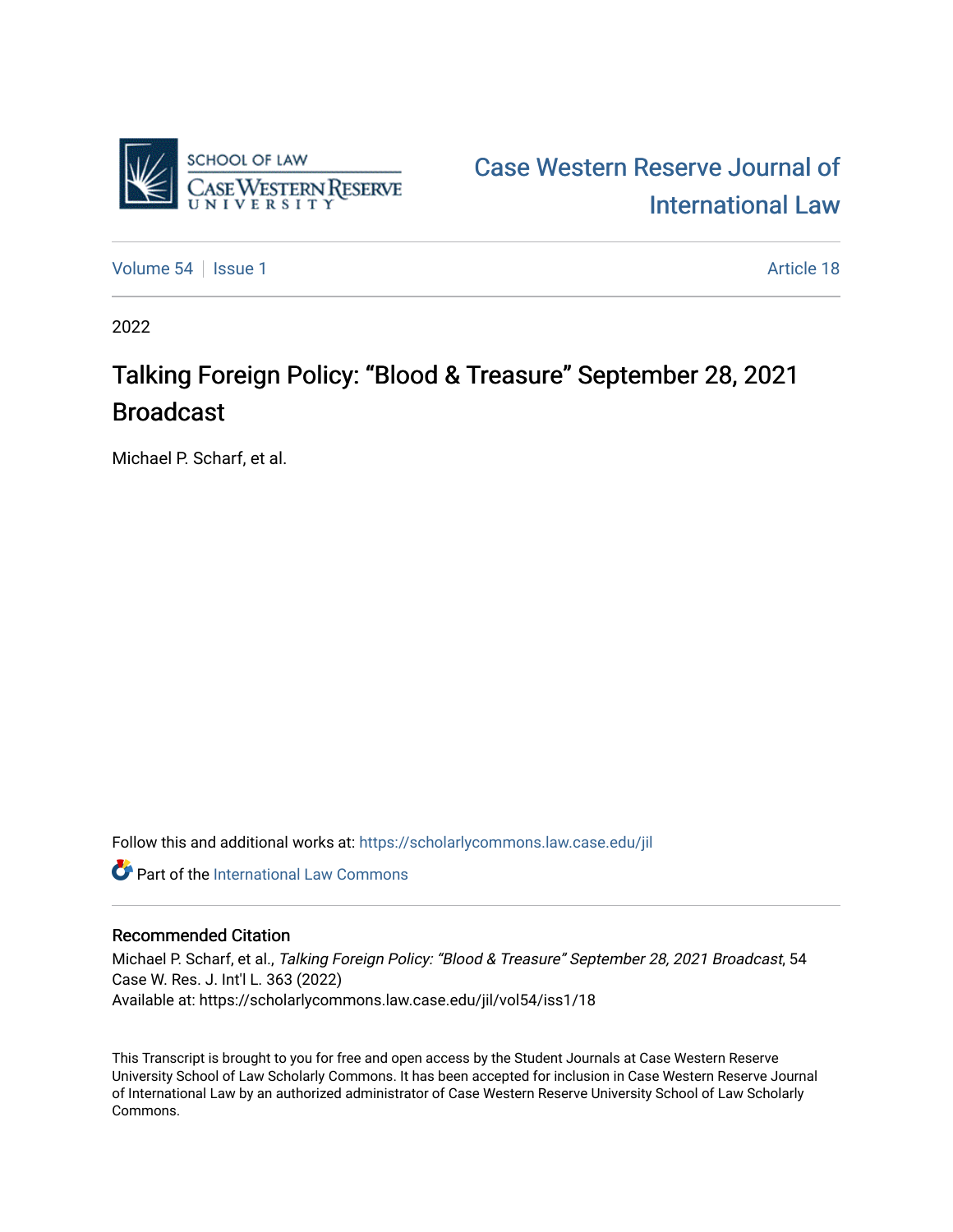# Talking Foreign Policy: "Blood & Treasure"

#### SEPTEMBER 28, 2021 BROADCAST<sup>1</sup>

**Michael Scharf:** In the summer of 2019, CBS premiered *Blood & Treasure*, <sup>2</sup> a globe-trotting, action-adventure series about an intrepid international lawyer and a cunning art thief who team up to catch a ruthless terrorist. With 2.7 million viewers, the show was a hit, and it will be back for a second season in a few months. The exciting action drama was inspired by the real-life adventures of a group of international lawyers who hop-scotch around the globe, working on war crimes prosecutions, human rights cases, and peace negotiations. They say that truth is sometimes more exciting than fiction. In this broadcast of WCPN's Talking Foreign Policy,3 we will talk to four international lawyers whose actual adventures may have helped inspire the hit show, right after the news.

### [STATION BREAK]

**Michael Scharf:** Who does not love a great action-adventure T.V. series? In the summer of 2019, millions tuned into the show *Blood & Treasure* to see if a brilliant international lawyer and a cunning international art thief could stop a deadly terrorist. Two years earlier, my colleague, Mark Vlasic, <sup>4</sup> a former war crimes prosecutor and law professor, told me that he had pitched the idea for the show to CBS. "It is a story of international lawyer as action hero, a combination of Perry Mason and Indiana Jones," he told the studio. Not only did CBS

- 1. Transcribed by Case Western Reserve University School of Law's Senior Cox Center International Law Fellow, Sydney Warinner, and Cox Center International Law Fellows, Alyse Geiger, Jose Mendez, and Dana Tysyachuk.
- 2. *See 7 Cool Things We Learned About Blood & Treasure*, CBS, https://www.cbs.com/shows/watch\_magazine/photos/1008735/7-cool-thin gs-we-learned-about-blood-treasure/ [https://perma.cc/Y995-M8MU].
- 3. *Talking Foreign Policy*, CASE W. RSRV. UNIV. SCH. OF L., https://case.edu /law/centers-institutes/cox-international-law-center/talking-foreign-policy [https://perma.cc/LV9Y-Q5F9]. "Talking Foreign Policy" is a radio program hosted by Michael Scharf that discusses current foreign policy issues. Case Western Reserve University School of Law, in partnership with WCPN, produces the show.
- 4. *Mark V. Vlasic*, GEO. L. CTR., https://www.law.georgetown.edu/faculty /mark-vlasic/ [https://perma.cc/NMM7-TQ9T]. Mark Vlasic is a Senior Fellow and Adjunct Professor of Law at Georgetown University and previously worked for the White House, the Pentagon, the World Bank, and the United Nations.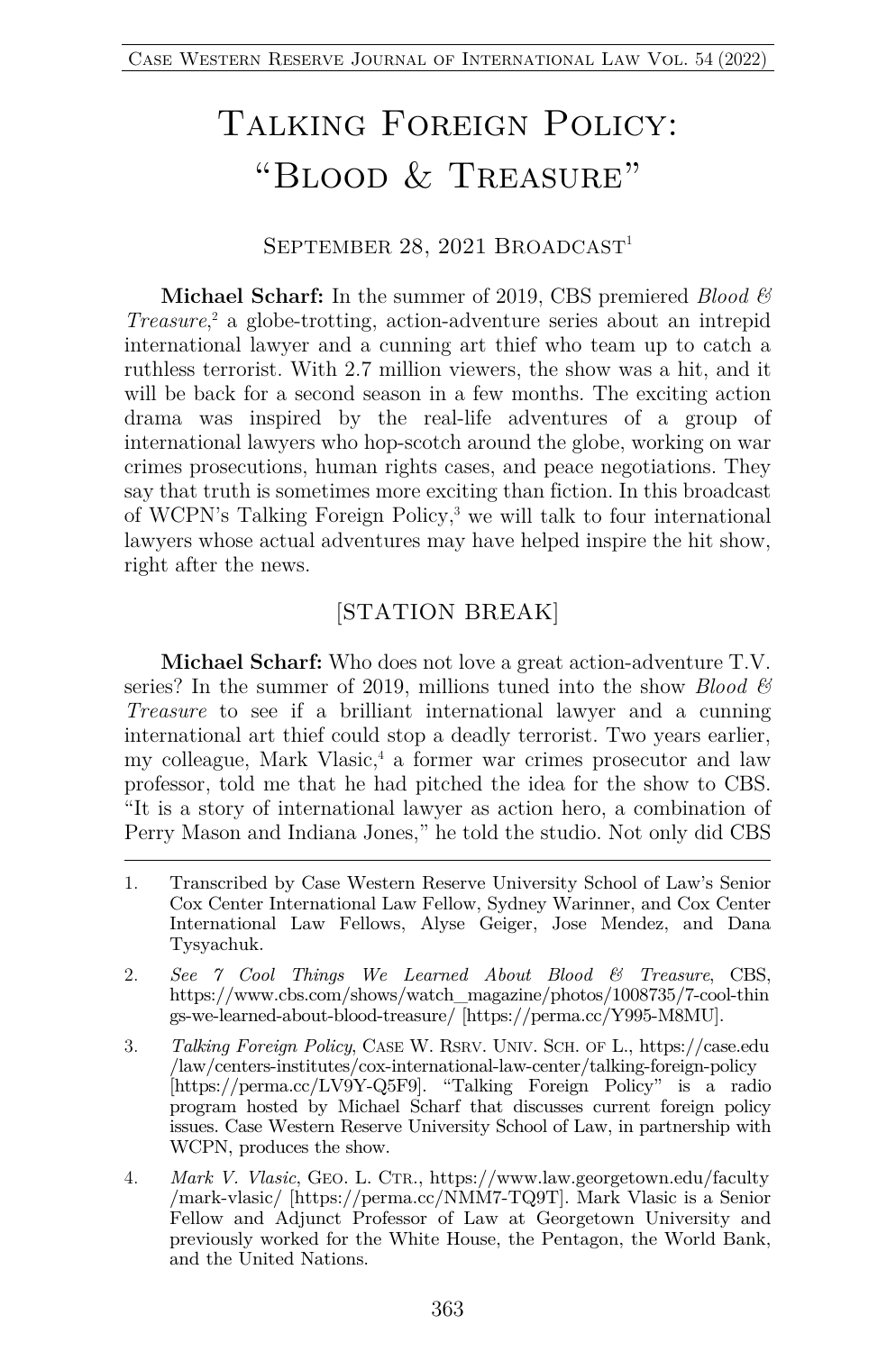greenlight the project, but it even hired Mark to serve as one of the executive producers. The show was a hit, and the second season will launch in a few months. Unfortunately, Mark could not join us today because he is on a plane to Europe. But, for this broadcast, I have assembled four international lawyers, all friends of Mark, whose reallife adventures may have helped inspire the series. Welcome to "Talking Foreign Policy." I am your host, Michael Scharf, Dean of Case Western Reserve University School of Law. <sup>5</sup> In this broadcast, our panel of international lawyers will be sharing their real-life adventures on the four corners of the globe. We will hear about the challenges and the dangers that they encountered in their important work bringing war criminals to justice, stopping human rights violations, and negotiating peace agreements. Our guests today are all affiliated with the Public International Law and Policy Group ("PILPG"),<sup>6</sup> a non-governmental organization that I co-founded twenty-four years ago, and which was nominated for the Nobel Peace Prize. The group has provided legal counsel in fifteen peace negotiations. It has helped established a dozen international and domestic war crimes and piracy tribunals. Its members have testified before Congress, and its reports and briefs have been cited recently by the International Criminal Court. So, first, let me welcome Gregory "Greg" Noone.7 When you think Greg Noone, think Harmon Rabb, the lead character in the television series, *JAG*. 8 They even look a little bit alike. Well, he says he looks more like Tom Cruise. Greg is a retired JAG Captain and former commanding officer of the Navy's International and Operational Law Unit.9 He is currently

- 5. *Michael P. Scharf*, CASE W. RSRV. UNIV. SCH. OF LAW, https://case.edu/ law/our-school/faculty-directory/michael-p-scharf [https://perma.cc/DX5 Q-MRPH]. Michael Scharf is Co-Dean of Case Western Reserve University School of Law and Joseph C. Hostetler—BakerHostetler Professor of Law. He has written and published extensively in the area of international law.
- 6. *See Our Team*, PUB. INT'L L. & POL'Y GRP., https://www.publicinternatio nallawandpolicygroup.org/our-team [https://perma.cc/5SSZ-23F6]. PILPG is a global *pro bono* law firm that provides free legal services for peace negotiations and post-conflict, war-crimes prosecution, and transitional justice issues.
- 7. *Dr. Gregory P. Noone*, PUB. INT'L L. & POL'Y GRP., https://www.public internationallawandpolicygroup.org/dr-gregory-p-noone-bio [https://perma. cc/46L8-E4ND]. Gregory Noone is a Senior Peace Fellow and Senior Legal Advisor for the Public International Law and Policy Group. He is also an adjunct professor at Case Western Reserve University School of Law.
- 8*. JAG*, IMDB, https://www.imdb.com/title/tt0112022/ [https://perma.cc /M4VN-FYMR]. *JAG* follows the cases of Harmon Rabb and other lawyers in the U.S. Navy's Office of the Judge Advocate General.
- 9. *Dr. Gregory P. Noone*, *supra* note 7. JAG provides legal counsel to commanders, sailors, and Navy families to enable effective operations. JAG's core practice areas include military justice, operational law, and command advice.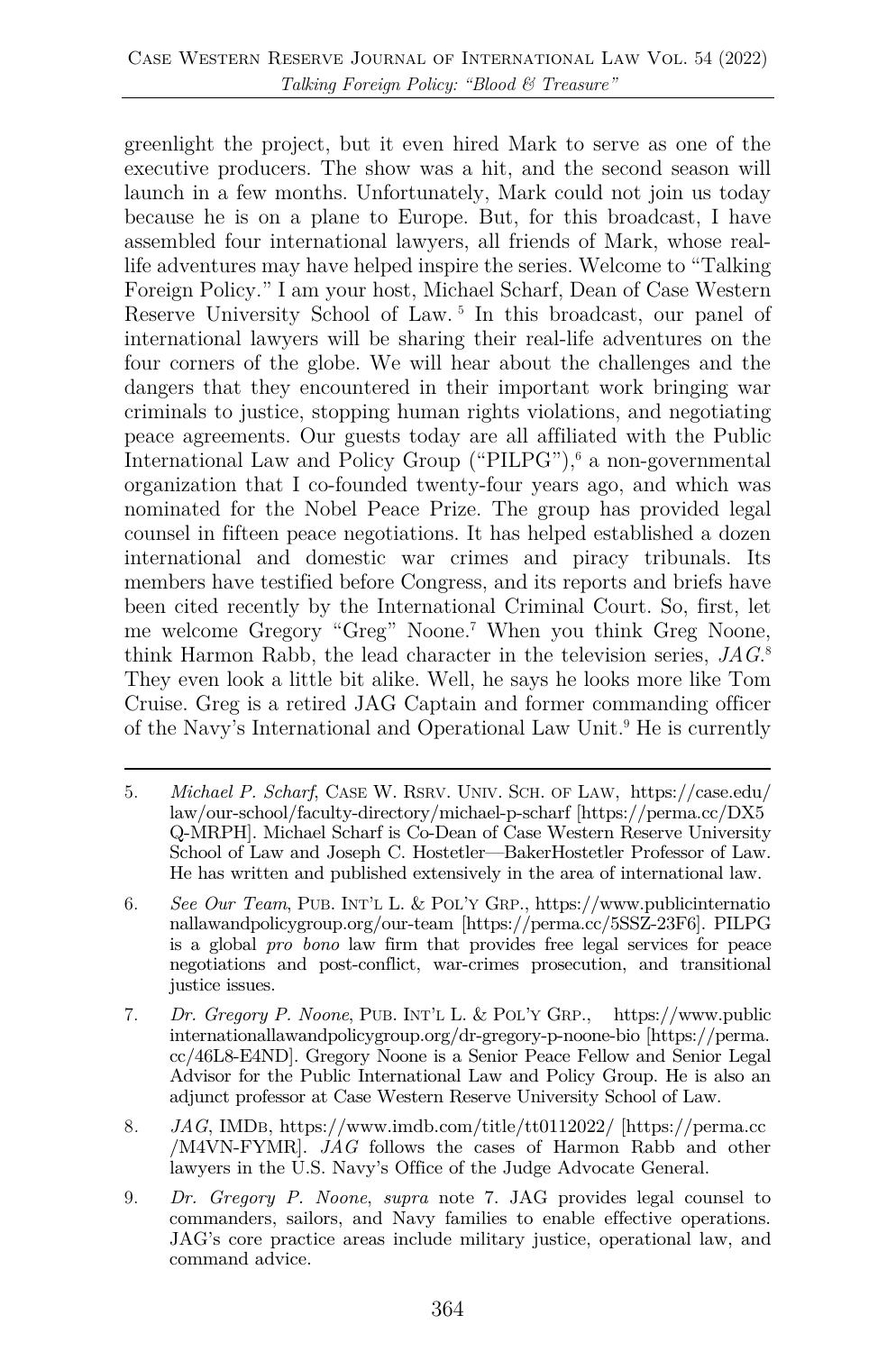an Adjunct Professor at Case Western Reserve University School of Law, Director of the National Security and Intelligence Program at Fairmont State University, and the Executive Director of the Public International Law and Policy Group. Welcome to the show, Greg.

**Gregory Noone:** Thank you, Mike. It is a pleasure to be here, and, just for the record, I am taller than Tom Cruise.

**Michael Scharf:** Next, it is my pleasure to introduce Sandra "Sandy" Hodgkinson.10 Sandy has served in high-level positions in the State Department and the Department of Defense, including as Deputy of the War Crimes Office at the State Department, Deputy Assistant Secretary of Defense for Detainee Affairs, and Senior Advisor of the Coalition Provisional Authority in Baghdad, Iraq. Sandy is currently Senior Vice President at Leonardo DRS, the subsidiary of the European-based Defense and Aerospace Conglomerate, and she is also a Senior Fellow at Public International Law and Policy Group. Welcome, Sandy.

**Sandra Hodgkinson:** Thanks so much, Michael. I am excited to be here today.

**Michael Scharf:** And I am also happy to introduce Darin Johnson,<sup>11</sup> Professor of Law at Howard University in Washington, D.C. Darin served as Legal Advisor to the U.S. Embassy in Iraq after the fall of Saddam Hussein, and then he was Chief of Staff for the Office of Special Coordinator of Middle East Transitions during the Arab Spring Uprisings. Darin is also a Senior Legal Advisor at the Public International Law and Policy Group. Welcome, Darin.

**Darin Johnson:** Thanks, Michael. Pleasure to be here.

**Michael Scharf:** Rounding out our panel of adventurers is Professor Milena Sterio,<sup>12</sup> who has been a regular on this show. Milena

<sup>10.</sup> *Sandra Hodgkinson*, LEONARDO DRS, https://www.leonardodrs.com/whowe-are/our-leadership/sandra-l-hodgkinson/ [https://perma.cc/ZK5Q-8ZLR]. Sandra Hodgkinson is Senior Vice President at Leonardo DRS. She previously worked for the U.S. Department of Defense, the U.S. State Department, and the White House.

<sup>11.</sup> *Darin Johnson*, HOW. UNIV. SCH. OF L*.*, http://law.howard.edu/facultystaff/darin-johnson [https://perma.cc/A587-FZQT]. Darin Johnson is an Associate Professor of Law at Howard University School of Law.

<sup>12.</sup> *Milena Sterio*, CLEV.-MARSHALL COLL. OF L., https://www.law.csuohio. edu/meetcmlaw/faculty/sterio [https://perma.cc/KA6Y-M89F]. Milena Sterio is a chaired professor at Cleveland-Marshall College of Law and an expert in international law.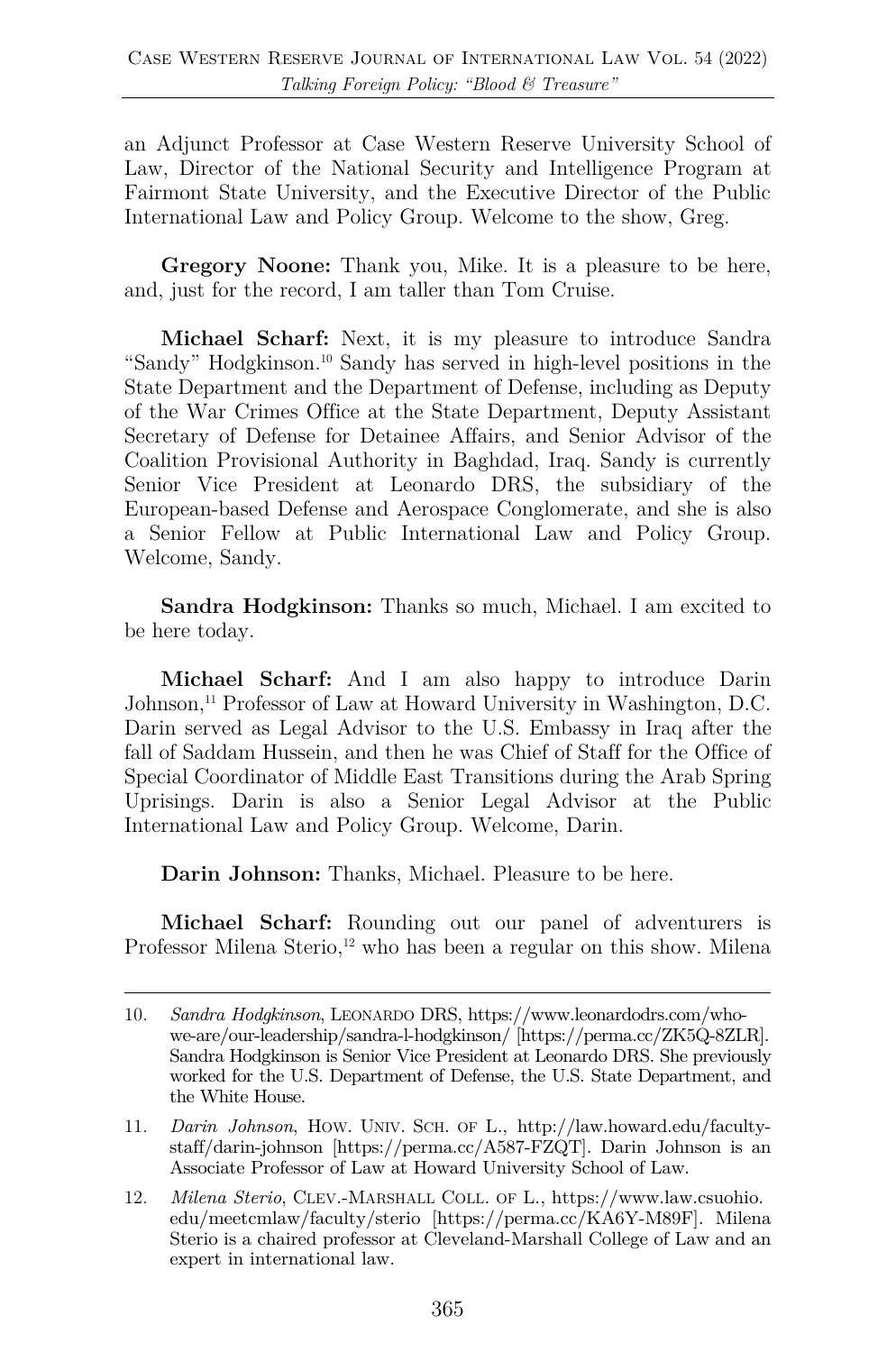is a Chaired Professor at Cleveland State's Marshall College of Law, and she is the Managing Director of the Public International Law and Policy Group. It is so good to have you back.

**Milena Sterio:** It is great to be back, Michael.

**Michael Scharf:** The television series, *Blood & Treasure*, is known for its exotic settings around the world. One of the best parts of being a real-life international lawyer is the travel. In my work, I have visited the temples of Angkor Wat, the ancient rock-cut cities of Petra; I have ridden on a stallion around the Great Pyramids of Giza, and I even white water rafted down the Nile near Lake Victoria. Let's turn to Greg Noone to tell us all about some of the exciting things he has done and seen in his work travels.

**Gregory Noone:** Thank you, Michael. At risk of sounding like we are all trying to top each other with the amazing things that we have been able to experience—I know some of my colleagues, Sandy, in particular, have done some of the same things I have—truly, it has been remarkable. Sitting with the mountain gorillas in Rwanda, riding a camel in the Sahara at sunrise in Timbuktu, literally Timbuktu definitely the first kid on my block to get there—seeing tortoises that are 150 years old, that were born during the American Civil War in Mauritius—just remarkable. More poignantly, I was able to visit Nelson Mandela's cell on Robben Island<sup>13</sup> and stand in the Valley of Death in Crimea where the Light Brigade fatefully charged.14 Lastly, I've witnessed the mothers of the disappeared protest in the Plaza de Mayo in Buenos Aires.15 It has really been a full range of exotic and poignant and important experiences.

**Michael Scharf:** Yeah, and the key is that you do not go on vacations. You might stick a vacation in at the end, but you are all

<sup>13.</sup> *See 27 May 1963: Mandela Arrives on Robben Island*, NELSON MANDELA FOUND., https://www.nelsonmandela.org/news/entry/27-may-1962-man dela-arrives-on-robben-island [https://perma.cc/3X7D-NLFB].

<sup>14.</sup> *See* Jesse Greenspan, *The Charge of the Light Brigade, 160 Years Ago*, HIST., https://www.history.com/news/the-charge-of-the-light-brigade-160 years-ago [https://perma.cc/YJ5S-Q3SC]. The Charge of the Light Brigade was a failed British cavalry charge against Russian troops during the Crimean War. The tragic event was memorialized in a famous poem by Alfred Lord Tennyson in 1854.

<sup>15</sup>*. See* Erin Blakemore, *30,000 Were 'Disappeared' in Argentina's Dirty War. These Women Never Stopped Looking*, HIST. (Mar. 7, 2019), https://www.history.com/news/mothers-plaza-de-mayo-disappearedchildren-dirty-war-argentina [https://perma.cc/2S5M-UG5M].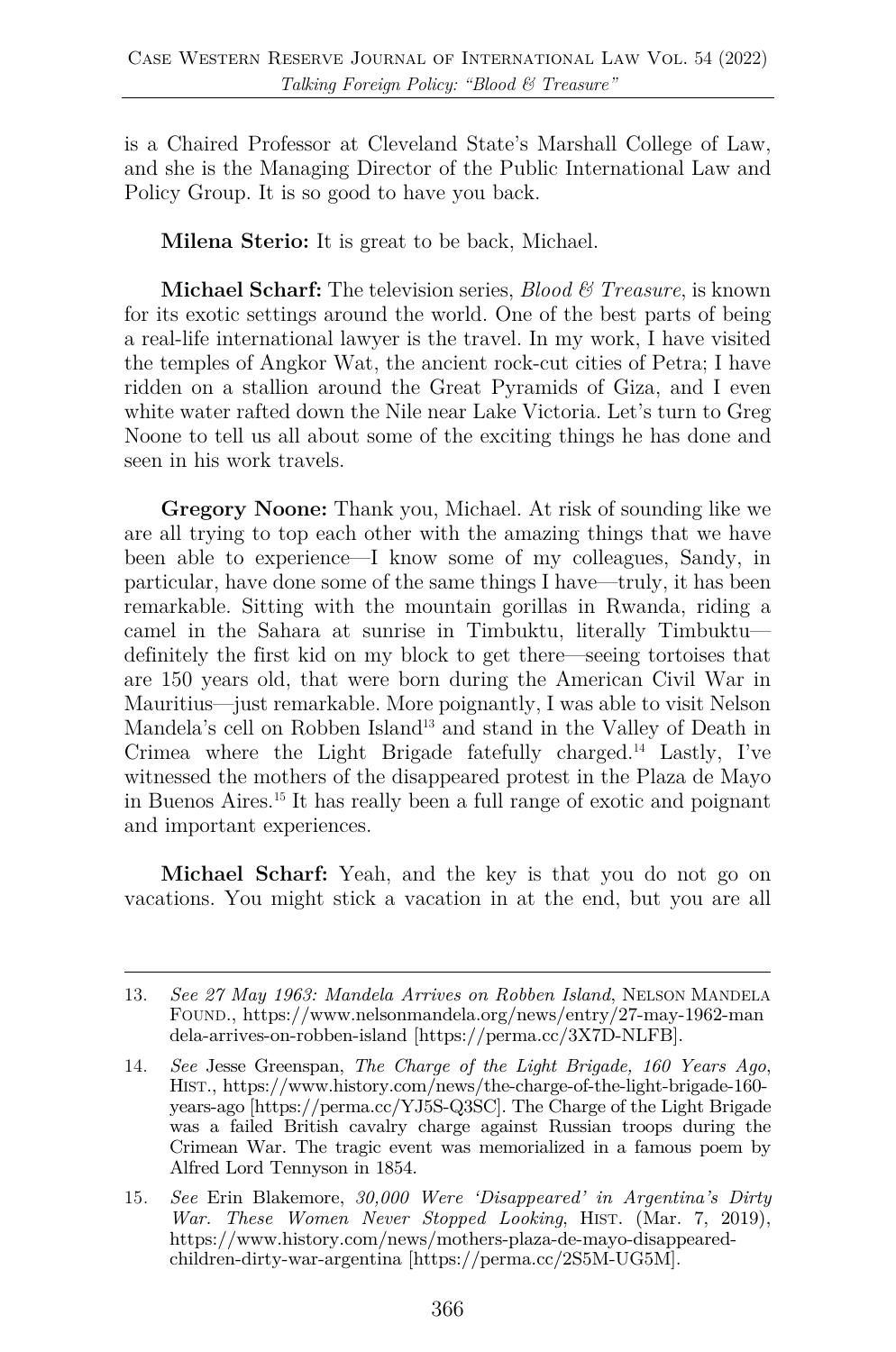there on someone else's dime doing international law work. Right, Greg?

**Gregory Noone:** One hundred percent! My dad always marveled at the fact that I was able to get someone else to pay for my world travels.

**Michael Scharf:** Darin, during your work in Rwanda, you got to see the Genocide Museum<sup>16</sup> and Hotel Rwanda.<sup>17</sup> Can you tell us about that experience?

**Darin Johnson:** Yes, Michael. It was a really powerful experience. I was in Kigali, Rwanda for one of PILPG's programs. We were essentially training a group of young African leaders from about ten different countries on transitional justice and how they could take these lessons in transitional justice back to their home countries that were experiencing ongoing civil conflict. What was so powerful about this experience was actually being there with these young, early-twenties leaders and hearing from Rwandans themselves about the genocide and about how they had worked to reconcile beyond those divisions. It was really powerful.

**Michael Scharf**: Darin, did Hotel Rwanda look a lot like it did in the movie?

**Darin Johnson:** You know, it did not. Only because when we got to Hotel Rwanda, we were able to tour the outside, but we were not able to go inside. So, we were not able to quite see it in the same way that it appeared in the film. But, by just being there and hearing the stories people had experienced, you still really felt like you were a part of that history.

**Michael Scharf:** Sandy, what is your favorite travel adventure?

**Sandra Hodgkinson:** Like my colleagues here, I have visited a lot of the war crimes sites and locations, both for pleasure and for work.

<sup>16.</sup> The Kigali Genocide Memorial is the resting place for over 250,000 Tutsi victims of the Rwandan Genocide. This memorial is the largest, though several other smaller memorials are spread throughout the country. *Kigali Genocide Memorial*, VISIT RWANDA, https://www.visitrwanda.com/inter ests/kigali-genocide-memorial/ [https://perma.cc/A4TV-2LXC].

<sup>17.</sup> *See Mille Collines*, GENOCIDE ARCHIVE OF RWANDA, https://genocidearc hiverwanda.org.rw/index.php/Category:Mille\_Collines (last visited Oct. 4, 2021). *Hotel Rwanda* (or Hôtel des Mille Collines) is a film depicting the hotel and its manager, Paul Rusesabagina, during the Rwandan Genocide. Rusesabagina and the hotel gained fame for taking in thousands of refugees in 1994.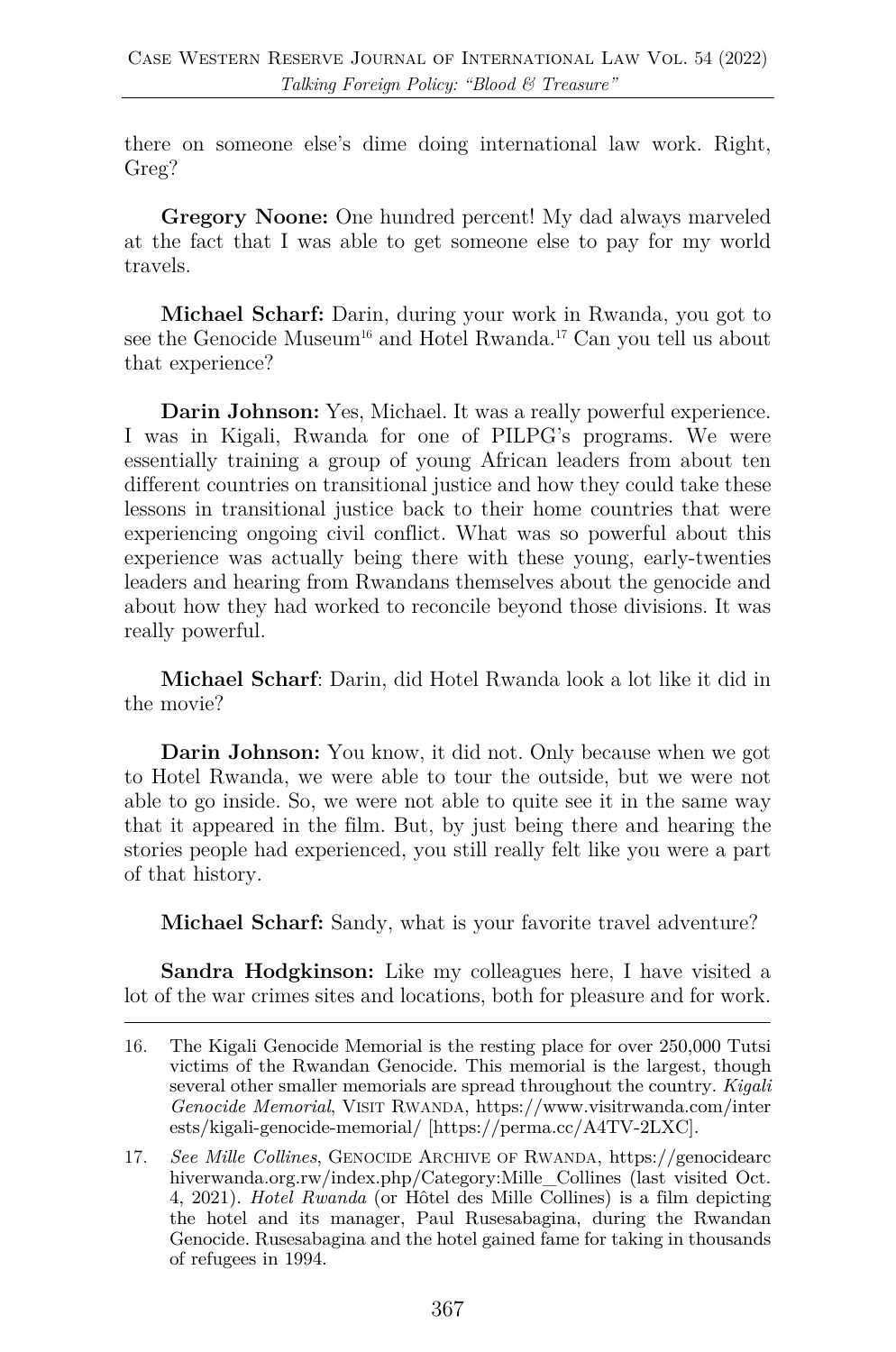**Michael Scharf:** Only an international lawyer could say that they visited a war crimes site for pleasure.

**Sandra Hodgkinson:** Yes, that is true. I have also enjoyed some of the other sites, including biblical sites, such as Nineveh<sup>18</sup> and the Hanging Gardens of Babylon,<sup>19</sup> during my time in Iraq. I think a highlight for me in Lebanon was being able to go skiing at the Cedars.<sup>20</sup> I was provided a security detail for that ski trip, but, unfortunately, they had a lot of trouble keeping up, so I think I was actually at greater risk, because I had to keep stopping to wait for them on the slopes. It was truly a beautiful, remarkable place to visit.

**Michael Scharf:** Milena, what is yours?

**Milena Sterio:** There are definitely several. One that comes to mind is when I spent six months in Baku, Azerbaijan as a Fulbright Scholar. As part of our stay there, we got to see these oil platforms in the Caspian Sea that were featured in a James Bond movie some years before that.<sup>21</sup> I would add to that visiting some of the ancient Roman ruins in Jordan where I was participating in a PILPG training program. We were training Yemeni lawyers, and I got to go around and see Petra,<sup>22</sup> but also some of the most memorable Roman ruins.

**Michael Scharf:** So, become an international lawyer, see the world. But, the most rewarding aspect of being an international lawyer is the high-impact work that you all do. Let me ask each of our panelists

- 18. Nineveh, a city in antiquity mentioned in the Bible, is now known as Mosul, Iraq. Nineveh was a large, affluent trade center until the Babylonians destroyed it in 612 BCE. *See* Joshua J. Mark, *Nineveh*, WORLD HIST. ENCYC. (Mar. 6, 2011), https://www.worldhistory.org/nin eveh/ [https://perma.cc/8KGY-8GMX].
- 19. The Hanging Gardens of Babylon were one of the Seven Wonders of the Ancient World. *Hanging Gardens of Babylon*, UNITED NATIONS MUSEUM, http://www.unmuseum.org/mob/hangg.htm [https://perma.cc/AAY5- TLF3].
- 20. The Cedars Ski Resort is in an ancient forest in Northern Lebanon and has been open to skiers since 1920. *Cedars: Overview*, SKILEB, https://www.skile b.com/ski-resort/Cedars/ [https://perma.cc/97A9-7MYE].
- 21. *The World Is Not Enough*, IMDB, https://www.imdb.com/title/tt0143145 [https://perma.cc/M53A-EP2X].
- 22. The Ancient City of Petra was founded over 2,000 years ago. The city is comprised of elaborate buildings that are carved into the sandstone cliffs in the desert along a trade route in what is now the country of Jordan. *The Ancient City of Petra*, AM. MUSEUM OF NAT. HIST., https://www.amnh.or g/explore/ology/archaeology/the-ancient-city-of-petra2 [https://perma.cc/ TZU7-TZH2].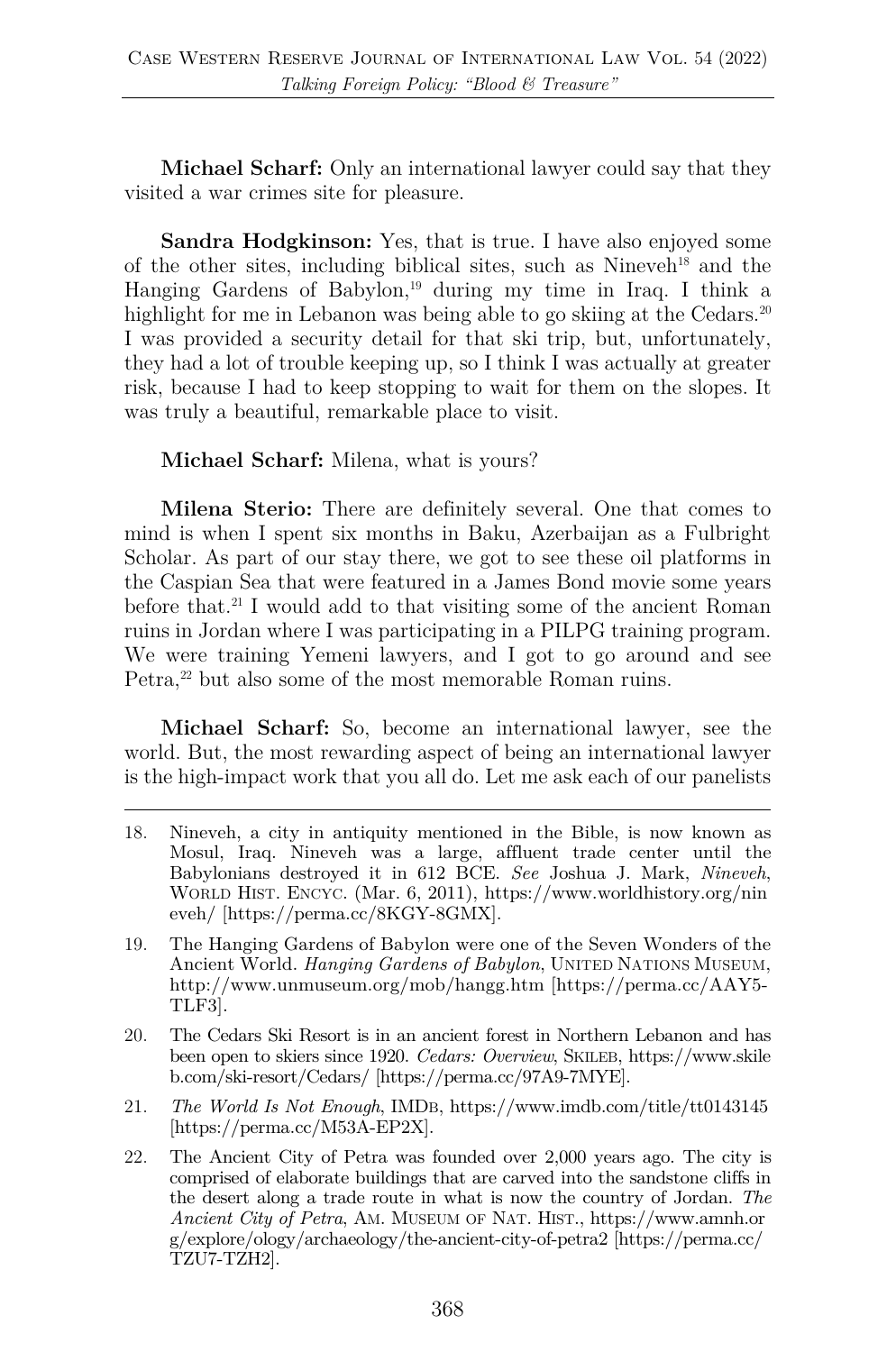to tell us about the most important project that they ever worked on. I am going to begin with Sandy. Sandy, you were the Senior Advisor on Human Rights for the U.S. Government in Iraq right after the fall of Saddam Hussein in 2003.23 Tell us about your work there.

**Sandra Hodgkinson:** My time working with the Iraqi people was one of the highlights of my career. It was the most meaningful work that I have been able to participate in, and it really drove the direction of my career. I traveled over in the very beginning of the conflict with General Jay Garner and his team and stayed in Kuwait. We traveled to Baghdad when the statue of Saddam Hussein fell, and helped establish the new Iraqi government there. My role in all of that was really to help drive a culture of human rights and to address the atrocities that had occurred under the prior regime of Saddam Hussein. When I first came in, I got to start working with local NGOs on the ground establishing a new culture for human rights and a human rights ministry as a part of the new government. As time went on, I was also able to work with them on establishing mechanisms for accountability for the atrocities under Saddam's regime. That was extremely meaningful because they were seeking a domestic tribunal under Iraqi law to try him for his war crimes. I got the opportunity to work with the new Iraqi government on helping set that up and see the process through the collection of evidence and the ultimate preparation for trial. This was a highlight of my career—getting to work with them, helping them to move beyond what they had suffered, and trying to create a country that respected fundamental rights, human rights, and human rights law.

**Michael Scharf:** I am going to turn next to Greg, who recently led PILPG's team that documented the Rohingya genocide<sup>24</sup> by interviewing over 1,000 survivors in Cox's Bazar, Bangladesh. Greg, can you tell us about that experience?

**Gregory Noone:** It was an amazing experience. We had a tremendous team. We went into the refugee camps and undertook this survey of random interviews. Basically, the Rohingya, chased out of their home country, Myanmar, or Burma, as many may know it, suffered at the hands of not only the national military, but also some militias and other people joining in. It was one of the most depraved

<sup>23.</sup> *See Saddam Hussein Fast Facts*, CNN (Apr. 27, 2017, 3:42 PM), https:// www.cnn.com/2013/10/17/world/meast/saddam-hussein-fast-facts/index. html [https://perma.cc/2WSH-4H3X].

<sup>24.</sup> *See Rohingya*, HUM. RTS. WATCH, https://www.hrw.org/tag/rohingya [https://perma.cc/26EX-HPWJ]. To escape violent persecution and alleged atrocities, approximately 900,000 Rohingya fled to camps in Bangladesh beginning in 2018.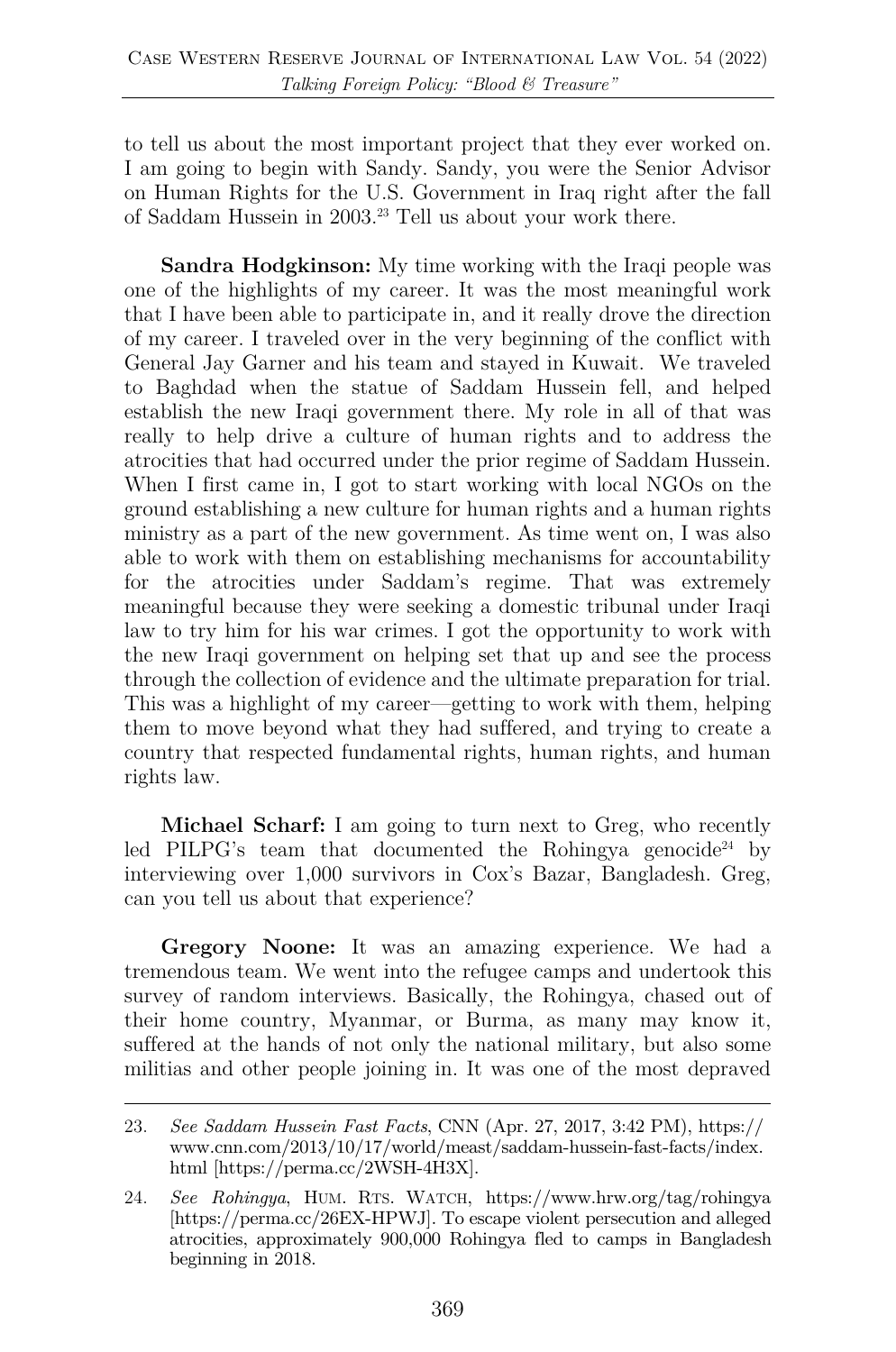stories I had ever heard. Forgive me for sounding like a bit of a sociopath, but I was used to hearing: "They surrounded the village. They killed some men. They raped some women, and they burned down the village." But, they went to the next level. They were dismembering people. They were taking babies out of the arms of mothers and throwing them into the fire or throwing them into the river. In one horrific story, they made one man select which woman would be raped by all the soldiers in front of the rest of the village. It was really a level of depravity that shakes you to your core, but, ultimately, by collecting this, you are able to let the world know what happened there.

**Michael Scharf:** Being an international lawyer is not for the faint of heart. It is time for a short station break. When we return, we are going to talk about some of the things that went wrong during the panelists' work in some of the most dangerous parts of the globe. Stay with us.

## [STATION BREAK]

**Michael Scharf:** Welcome back to "Talking Foreign Policy," brought to you by Case Western Reserve University and WCPN 90.3 Idea Stream. I am Michael Scharf, Dean of Case Western Reserve University School of Law. I am talking today with four international lawyers whose adventures around the globe may have helped inspire the hit television series, *Blood & Treasure*, produced by our friend, Mark Vlasic. We are getting to the most interesting part of the discussion: times when things did not quite go as expected. In every good action adventure, there is always a moment when everything goes wrong. So it is in real life. Let me begin with Darin Johnson. Darin as legal advisor to the U.S. Embassy in Iraq, you literally landed in Baghdad the day Saddam Hussein was executed. Instead of a somber affair, cellphone video captured the guards mocking Saddam and celebrating as he was led to the gallows. A few minutes later, when Saddam's brother, Barzan, was hanged, his head was torn from his body.25 You have told me that your first assignment in Iraq was damage control regarding these botched executions. Can you tell us about that?

**Darin Johnson:** Yeah, absolutely, Michael. It was a memorable moment to say the least. I was a young State Department lawyer. This was my first overseas assignment, and I landed in the country to this major crisis. Sandy had mentioned before the effort to stand up this

<sup>25.</sup> *See generally* John F. Burns, *Second Iraq Hanging Also Went Awry*, N.Y. TIMES (Jan. 16, 2007), https://www.nytimes.com/2007/01/16/world/mid dleeast/16hang.html [https://perma.cc/35UQ-NWZS].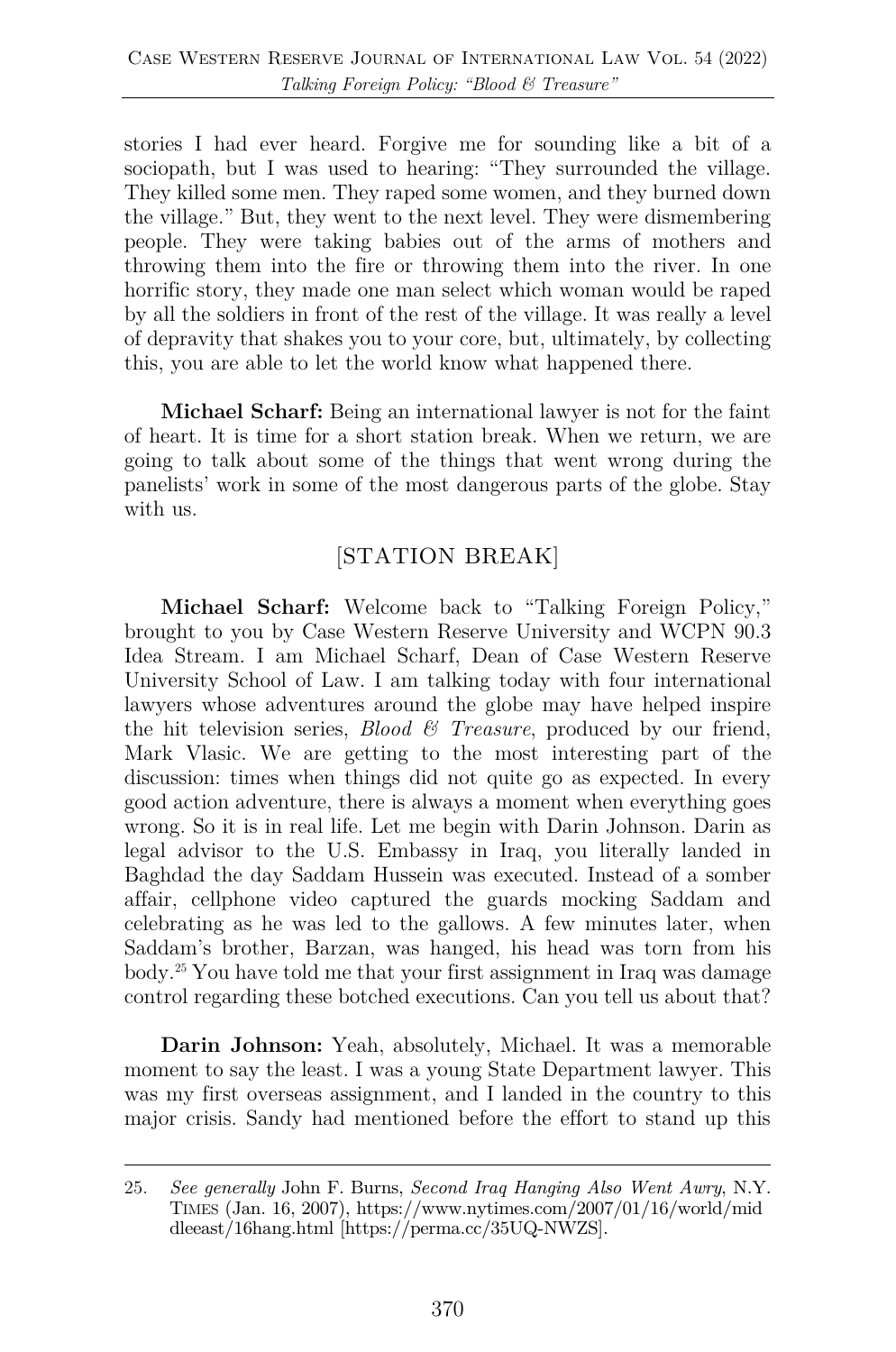domestic tribunal with the goal of bringing about justice for Saddam's crimes. This botched execution, and with it being recorded, really undermined that effort and risked turning the whole tribunal into this caricature of retribution. So, behind the scenes, we had a lot of negotiation and discussions with the Iraqi government to pause their implementation of the death penalty, to make sure that the procedures were in place to ensure that there was no recording of any further executions, and, certainly, to ensure that, to the extent that they were carrying out executions, that they were carried out in a manner that was not as horrendous as the instance with Barzan. It was definitely trial by fire for a young international lawyer and definitely a memorable moment.

**Michael Scharf:** Next, let me turn to Sandy Hodgkinson. Sandy, when you were Deputy Assistant Secretary of Defense for Detainee Affairs during the Bush Administration, you managed to all but empty the notorious Guantánamo Bay detention center by convincing countries to take custody of their citizen detainees. Instead of celebrating your successes, you were called to Congress to testify when some of the repatriated detainees returned to the battlefield and attacked U.S. personnel. What was that like for you?

**Sandra Hodgkinson:** Well, a key lesson here is that the decisionmaking process on international law and policy matters is very complex and multifaceted. As a result, it can get very emotional when different perspectives are brought to the table. Here, we had to balance the need to protect against these very dangerous individuals that had been encountered on the battlefield and a strong desire to close Guantánamo, at the same time. In trying to balance those, we carefully constructed a situation where we would negotiate with host countries for the transfer of individuals from Guantánamo back to their home countries, provided that they gave us assurances that these individuals would not be able to come back and fight us in the future. Under these circumstances, not every country honored those promises. In the balance of trying to close down the numbers at Guantánamo Bay, we had to trust our allies and our partners in trying to reach that goal. People fell on different sides of the debate as to whether or not you should continue to detain these individuals at Guantánamo Bay or whether you should try to close Guantánamo. This is a clear example of the real challenge between balancing that need for security and safety and trying to do the right thing.

**Michael Scharf:** International law and diplomacy is full of stories of unintended consequences. Milena Sterio, while you were assisting with piracy prosecutions in the Seychelles and Mauritius, you learned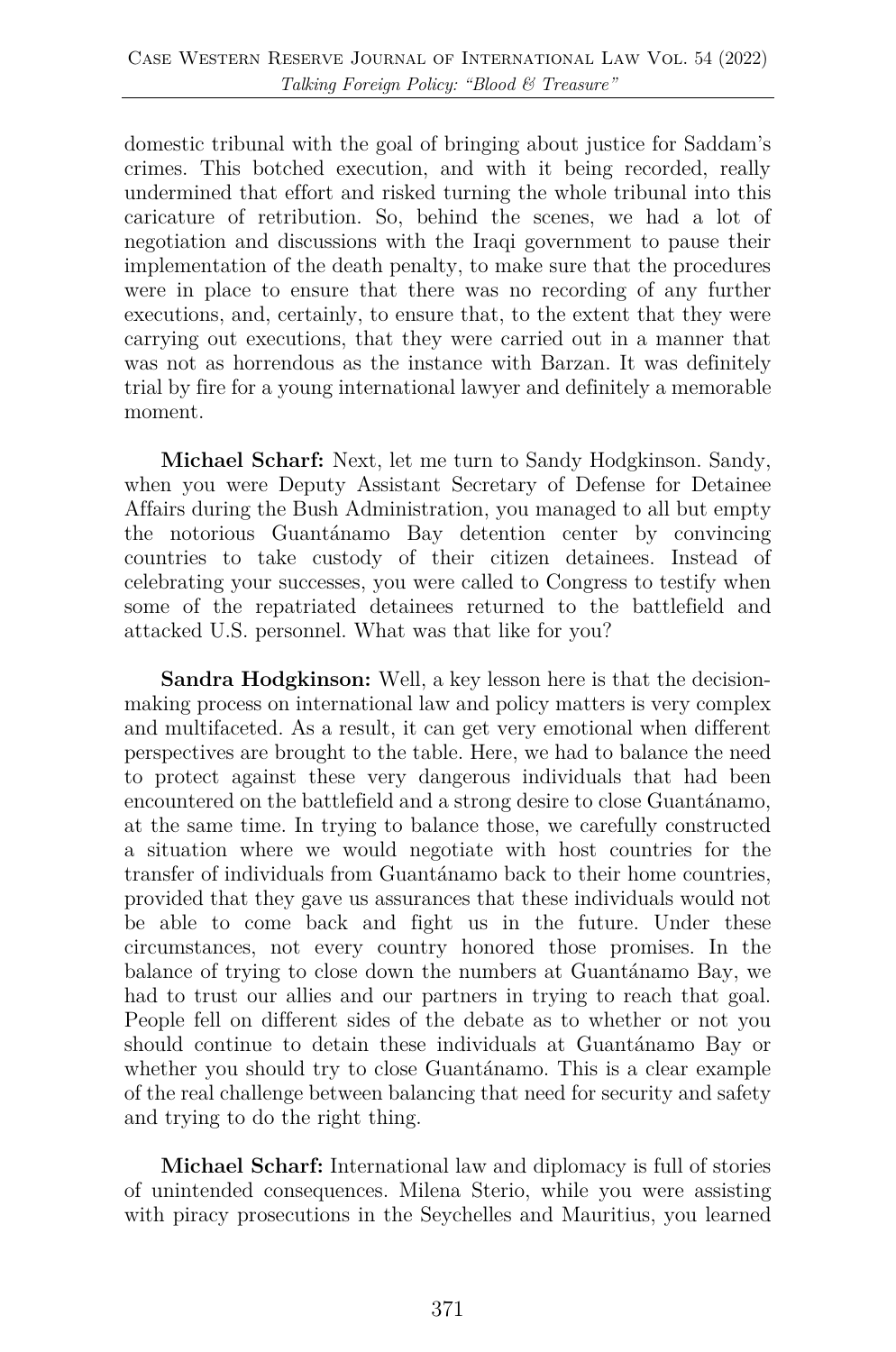that the Western approach known as "catch and release"26 had the unintended consequence of encouraging the recruitment and use of children as pirates. You were then invited to speak about the challenges of combatting child piracy at the U.N. Working Group in Copenhagen.27 What was your advice to the U.N., and what did we learn from that?

**Milena Sterio:** Sure. Michael, you and I had the privilege of working with prosecutors and judges in the Seychelles and Mauritius, and they told us that, if they had suspect detainees who were under the age of eighteen, their first reflex was just to say, "We are going to stay away from this. This is just too complicated. We do not want to prosecute them." When we spoke to the U.N., our advice was that it was crucial not to have a "catch and release" policy when it comes to juvenile piracy suspects. Instead, it was key to train those judges and prosecutors on appropriate international human rights standards that apply to the detention and prosecution of juvenile suspects. Under international human rights law, juveniles can be prosecuted, but they have to be detained in separate facilities, they have to be provided with educational opportunities, and their sentences should reflect their young age.28

**Michael Scharf:** Did you also recommend that, when adult pirates were being prosecuted, it should be an aggravating factor in sentencing if they went out to sea with children?

**Milena Sterio:** Absolutely. At the beginning of some of these prosecutions, there was a tendency to prosecute the entire group of piracy suspects together, including juveniles and the ring leaders. Our advice there was to say, "No. No. No. That's not right." The ring leaders should actually receive harsher penalties because they recruited and used child pirates.<sup>29</sup>

**Michael Scharf:** We were talking about Milena's experience in the Seychelle Islands and Mauritius, which are both in the Indian

- 27. Security Council, *Working Group on Children and Armed Conflict,*  https://www.un.org/securitycouncil/subsidiary/wgcaac [https://perma.cc /KMS4-CXDA].
- 28. Convention on the Rights of the Child art.  $37(a)$ ,  $37(c)$ ,  $40(3)(b)$ , Nov. 20, 1989, 1577 U.N.T.S. 3.
- 29. Milena Sterio, *Juvenile Pirates: "Lost Boys" or Violent Criminals?*, 46 CASE W. RSRV. J. INT'L L. 279, 300 (2013) (discussing the recommendation to give harsher penalties to those who employ juveniles in piracy).

<sup>26.</sup> Mark A. Drumbl, *Child Pirates: Rehabilitation, Reintegration, and Accountability*, 46 CASE W. RSRV. J. INT'L L. 235, 261 (2013) (discussing the usual practice of "catch and release," where naval forces capture juvenile pirates, confiscate their weapons, and immediately release them afterwards).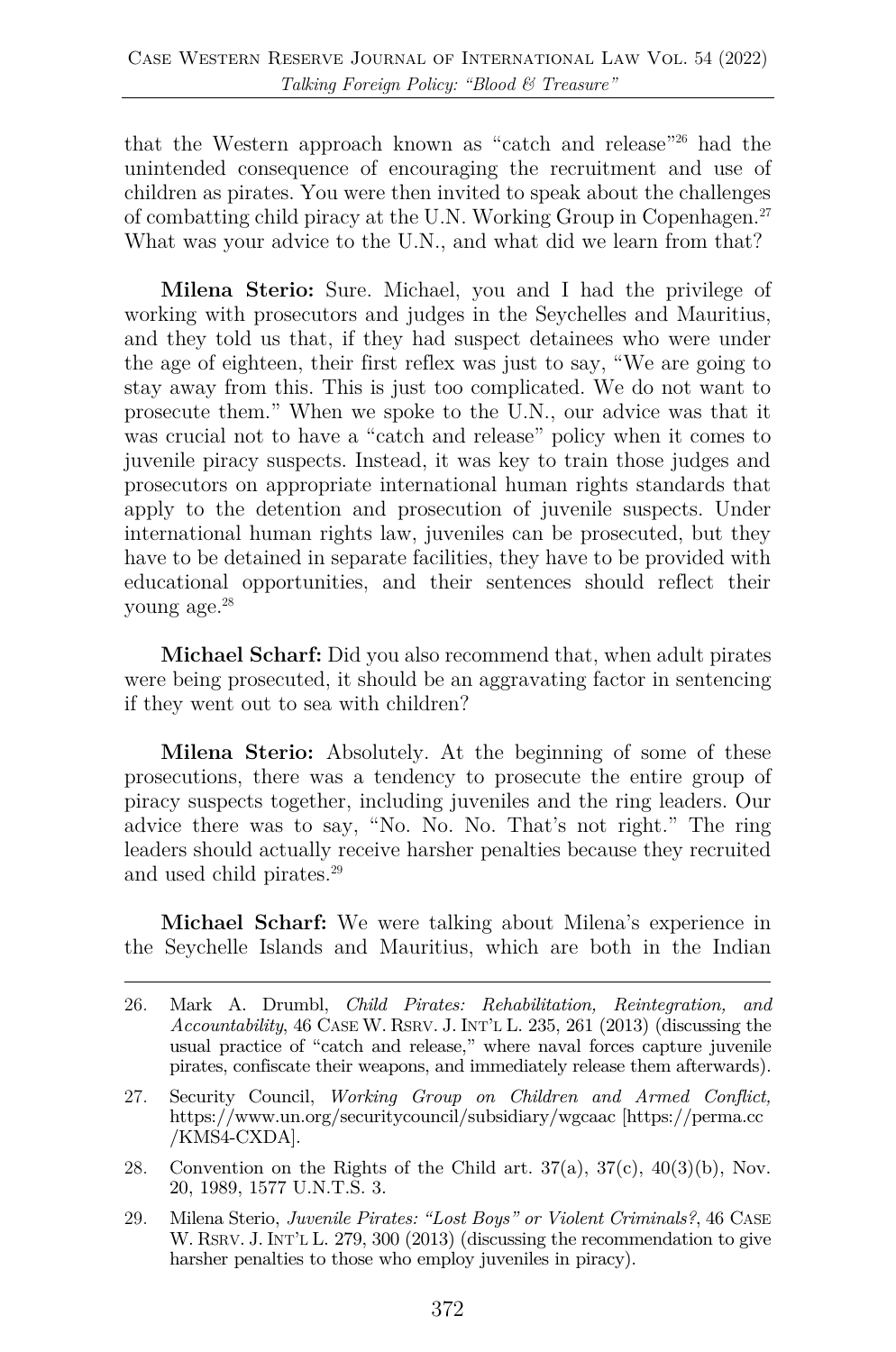Ocean. In *Blood & Treasure*, the TV series, our protagonists stay at luxurious hotels and beautiful cities. It is not all about tents and sleeping bags for real-life international lawyers either. Milena, tell us about your accommodations and the amenities in Mauritius.

**Milena Sterio:** Sure, Michael. I definitely have stayed in places that were not so nice, but, in Mauritius, it was literally the opposite. We stayed at a luxurious resort with lots of water sports, a spa, a wonderful restaurant. To be totally honest, it was nice after a full day of work talking about human rights standards and children to go back to this luxurious hotel and unwind.

**Michael Scharf:** Best advertisement ever for going to law school.

**Milena Sterio:** Yes.

**Michael Scharf:** Let's contrast that experience with the experience that Greg and Sandy had in Côte d'Ivoire. You listeners are not going to believe some of this. Go ahead. Who wants to start, Greg or Sandy?

**Gregory Noone:** First, I would just say that we were there after the electoral violence and working on transitional justice. Sandy and I were flying around the country, compliments of the U.N. This one particular hotel looked like it was right out of the *Pirates of the Caribbean* ride at Disney World. The night that we stayed there, it rained like I have never seen rain ever before. This rain just absolutely deluged for four straight hours. It was amazing. My room was in the lee of the building. There was this beautiful misting rain coming in. "Africa," the song, was going through my head. On the other hand, Sandy, what was your experience in that same hotel?

**Sandra Hodgkinson:** I do recall that Greg woke up all refreshed the next morning bragging about the great night sleep he had, while I was actually up all night long because it was so creaky, and I was scared. It was also partly because we had a meal just before we went into the hotel at the only place that they had where you could eat. When you got in line, you would watch them take the plate of the customer before you, dunk it in a bucket of brown, murky water, and then put your chicken on it and hand it to you. After our fine meal, we did go back to our *Pirates of the Caribbean* hotel. It was truly frightening to hear that rain all night long.

**Gregory Noone:** I will just say this, Michael. The roof was like a corrugated tin roof that sounded like it was going to blow off, so what Sandy is leaving out is that she put her running sneakers on and was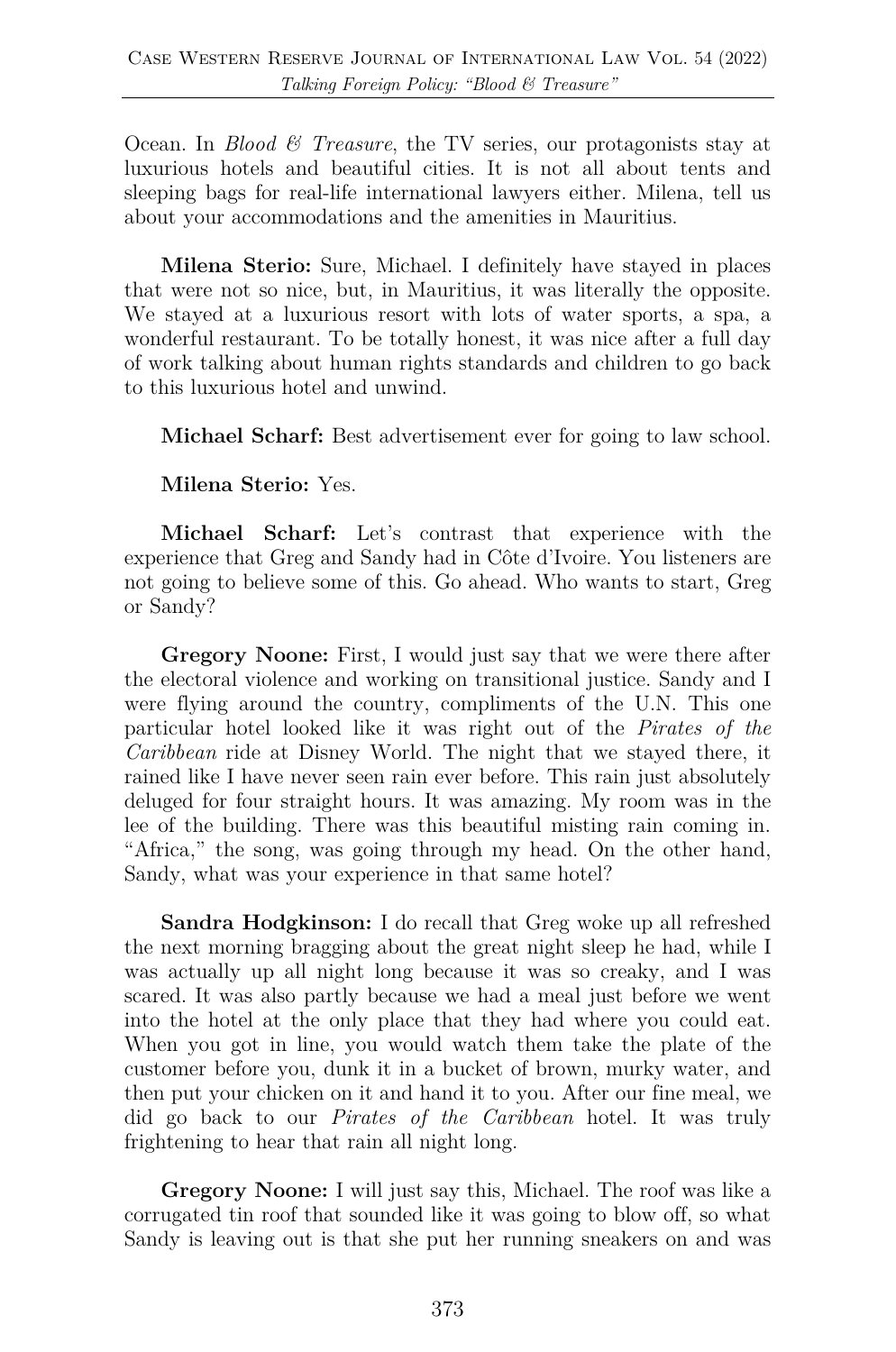ready to launch at any given minute when the roof finally blew off, whereas I did get a wonderful night's sleep.

**Michael Scharf:** I think she mentioned to me that she literally slept standing up that night. Is that right, Sandy?

**Sandra Hodgkinson:** Absolutely.

**Michael Scharf:** Sometimes the situation outside the premises is so dire that international lawyers have to be locked down inside for their safety. Darin, tell us about your experience during the Juba peace negotiations in 2019 to 2020.30

**Darin Johnson:** As part of PILPG's delegation, I was one of the lawyers supporting the negotiations between different Sudanese parties, which South Sudan was hosting. Even though South Sudan was hosting these peace negotiations for its neighbor, South Sudan itself was also in the midst of its own very active and very violent civil conflict. As we travelled into the country, we had our own security, and we were under a very tight curfew. At one point during the negotiations, we were actually locked down in our compound because there was very actionable intelligence that surfaced that terrorist groups were about to target expat sites. Essentially all of the locations where ex-patriots and international lawyers, such as ourselves, were staying were subject to attack. Fortunately, our team took it very seriously. We were locked down for a period of time, but, once we moved past that period, we were back at it.

**Milena Sterio:** Michael, if I can jump in, I know that you yourself have been in the thick of things several times. Tell us about the time that you were threatened by child soldiers at a checkpoint in Libya.

**Michael Scharf:** That is a good one. We were in Libya to do transitional justice work and we decided to go to Misrata, which was the focal point of the greatest fighting during the Libyan Civil War.<sup>31</sup> Just outside of town, there was a checkpoint manned by a child soldier

<sup>30.</sup> *See Sudan's Government, Rebel Groups Sign Landmark Deal*, AL JAZEERA (Oct. 3, 2020), https://www.aljazeera.com/news/2020/10/3/sudans-govern ment-rebels-set-to-sign-landmak-deal [https://perma.cc/6VRL-UUR5]; *see generally* Juba Agreement for Peace in Sudan Between the Transitional Government of Sudan and Parties to Peace Process, Oct. 3, 2020, https://www.peaceagreements.org/viewmasterdocument/2325 [https: //perma.cc/B3LR-VSH3].

<sup>31.</sup> *See* Portia Walker, *The Siege of Misrata*, FOREIGN POL'Y (Jun. 9, 2011), https://foreignpolicy.com/2011/06/09/the-siege-of-misrata-2/ [https://perm a.cc/WS7R-WQF3].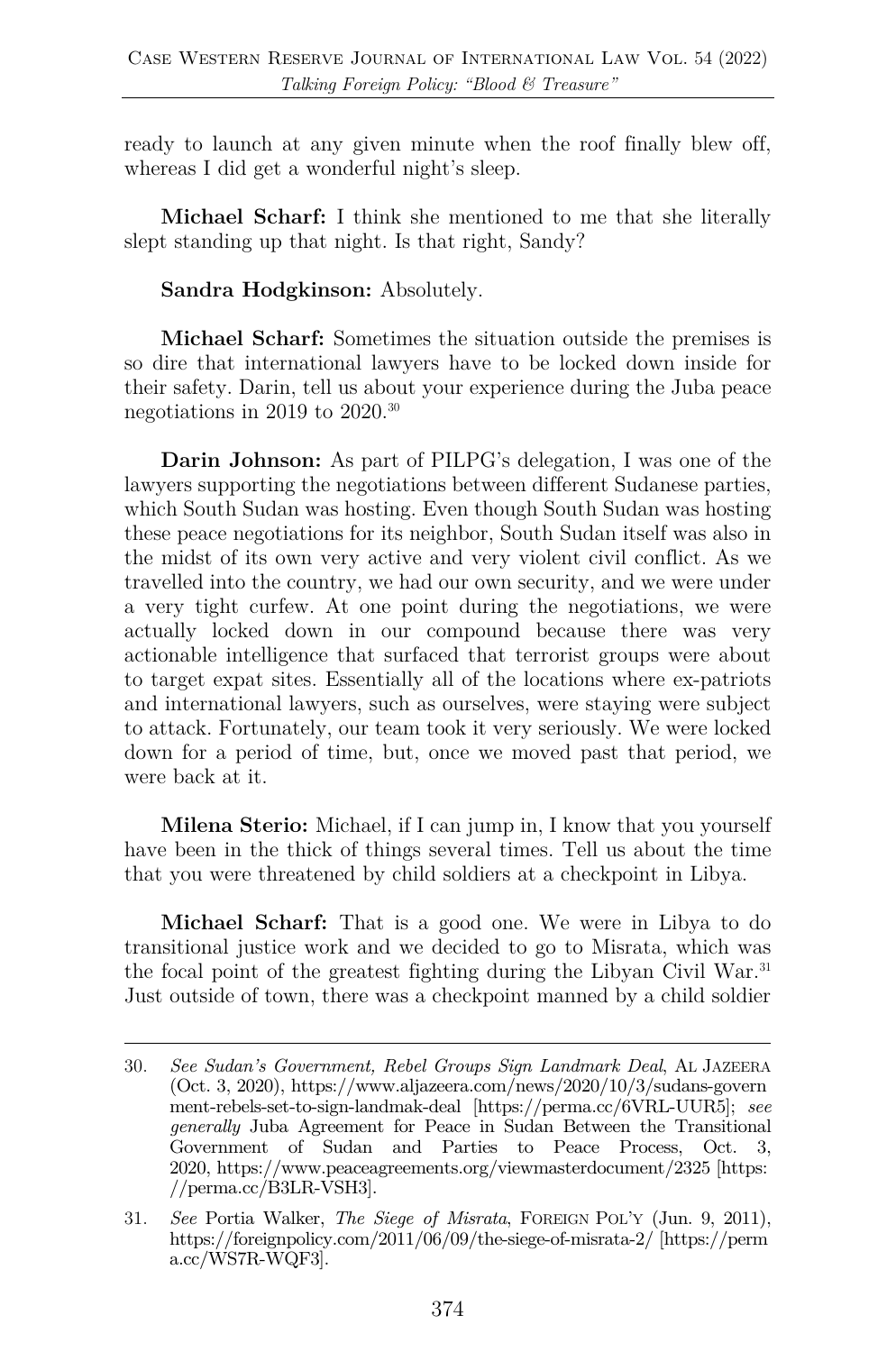who had machine guns strapped around his body. He stopped the car in front of us, made the passenger-seat passenger get out, and started bashing him with the butt of one of his guns. Then, he let him get back in the car and waved him forward. Then, we pulled up, and I was sitting in the passenger seat. He started yelling for me to get out. I looked pleadingly at the driver to do something. He started speaking in Arabic, and the child soldier started speaking back, and then he looked very disappointed and waved us forward. I said to the driver, "What in the world did you do? You're a miracle worker." And, he says, "Oh no, you are just really lucky, professor. I happen to know his dad, and I told him that, if he beat you up, I was going to tell on him." I dodged the bullet on that one. But, yeah, you are right. Sometimes, things can get really hairy in the field.

**Milena Sterio:** You definitely lucked out on that one. What about the time that you got tear gassed in Istanbul?

**Michael Scharf:** I did not miss the bullet that time. We were there training and working with Syrian judges for the future prosecution of the Assad regime. That happened to be the day that college kids did a mass protest in Taksim Square in Istanbul.<sup>32</sup> We were about a mile away at a Starbucks talking with these Syrian judges, and, all of a sudden, we heard chanting and yelling, and a flood of people came into our square. They were the people who had been protesting in Taksim. They had been chased out with tear gas, rubber bullets, and water cannons. The next thing I knew, we were subject to all of that. We started running with the protestors, like one might run with the bulls at Pamplona. I never ran so fast in my whole life. We ended up peeling off and making it back to the hotel. The next day we met with the Syrian judges and said, "Where did you guys go? We lost track of you." They said, "Oh, when you ran away, professor, we ran toward the riot police. We picked up the tear gas and threw it back at them." I said, "That is kind of dangerous. Why would you do that?" They said, "Because, in our own country, Syria, when we protest, we get shot at with real bullets, they drop barrel bombs on us, and they use chlorine gas against us. Tear gas is nothing. This was part of democracy." That was their way of celebrating democracy very heroically.

**Milena Sterio:** I guess all is relative, right?

**Michael Scharf:** You know, we were talking earlier about exotic travel, but you all have seen some horrible things too during your work

<sup>32.</sup> Elif Shafak, *The View from Taksim Square: Why Is Turkey Now in Turmoil?*, THE GUARDIAN (Jun. 3, 2013), https://www.theguardian.com/ world/2013/jun/03/taksim-square-istanbul-turkey-protest [https://perma. cc/9C5M-7CRU].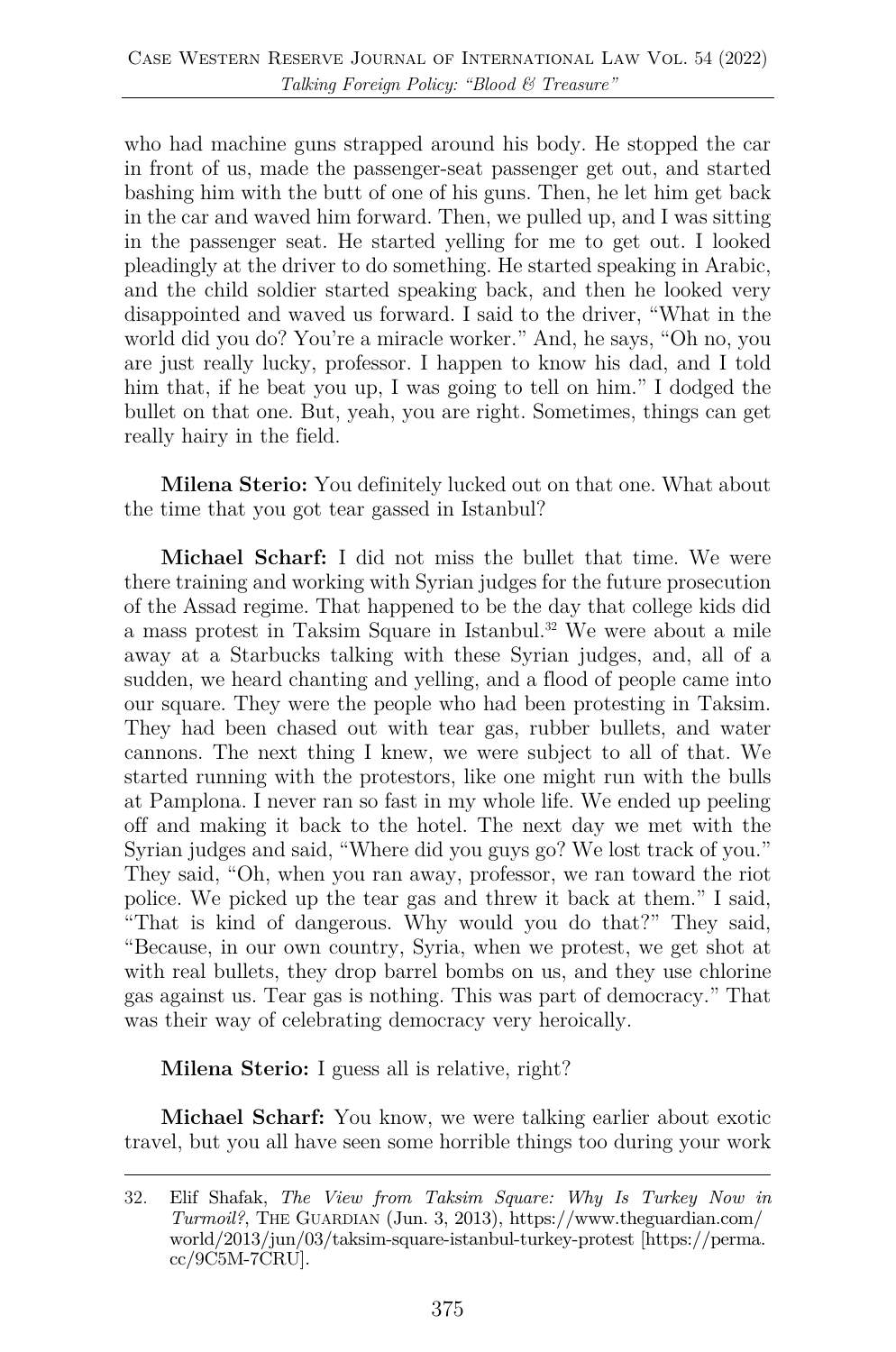excursions. Greg, tell us about your experience when you visited the massacre sites in Rwanda just after the 1994 genocide.<sup>33</sup>

**Gregory Noone:** It was really something. I was part of a team that was training the thirty-nine surviving prosecutors so that they could do their best to prosecute the genocide. There was already talk about how not that many people were killed—and did it really happen—almost on the level of a Holocaust denial. At this one particular site where about 3,000 people were killed—it was at a school—they exhumed all of the bodies that had been shoved into a pit. Then, they laid all the bodies out in the school rooms, the classrooms, and covered them in lime. On the door, they wrote the number of bodies that were in each room, and they brought us there because they wanted internationals to see this with their own eyes so that they could do the math, look at these 3,000 exhumed bodies, know how big the village was, and kind of extrapolate to get to 800,000. I can tell you that I will never get the smell of lime out of my nose. It is seared into my memory.

**Michael Scharf:** I am convinced that Milena gets all of the really good excursions, and Greg gets the really difficult ones. Sandy, what were the most difficult things that you saw during your work?

**Sandra Hodgkinson:** Perhaps, the most heart-wrenching experience that I had was not dissimilar to what Greg just described. This was immediately after the fall of Saddam Hussein, when local communities down in the Hillah central area of Iraq, just south of Baghdad, began digging up all of the mass graves there looking for their loved ones who had gone missing under his regime, and, most specifically, in the 1991 Shia uprising.<sup>34</sup> They had all come out and were looking for all of their loved ones. There were mothers, grandmothers, parents, fathers, brothers, sisters, all just digging up the earth with their bare hands, wailing and crying, and looking for any item to help identify their loved ones—a piece of clothing, a personal effect, or something so that they could have a confirmation that they were, in fact, deceased and, also, to offer them a proper burial. Like Greg, the memory of that will stay with me forever. As these Iraqis tried to reconcile with their past, we tried to offer our assistance to get them through that process.

**Michael Scharf:** That really is heart-wrenching. Darin, what about you?

<sup>33.</sup> Outreach Programme on the 1994 Genocide Against the Tutsi in Rwanda and the United Nations, https://www.un.org/en/preventgenocide/rwanda/ [https://perma.cc/4D6R-2VTK].

<sup>34.</sup> *See generally* Lawrence E. Cline, *The Prospects of the Shia Insurgency Movement in Iraq*, 20 U.N.B. J. CONFLICT STUD. 44 (2000).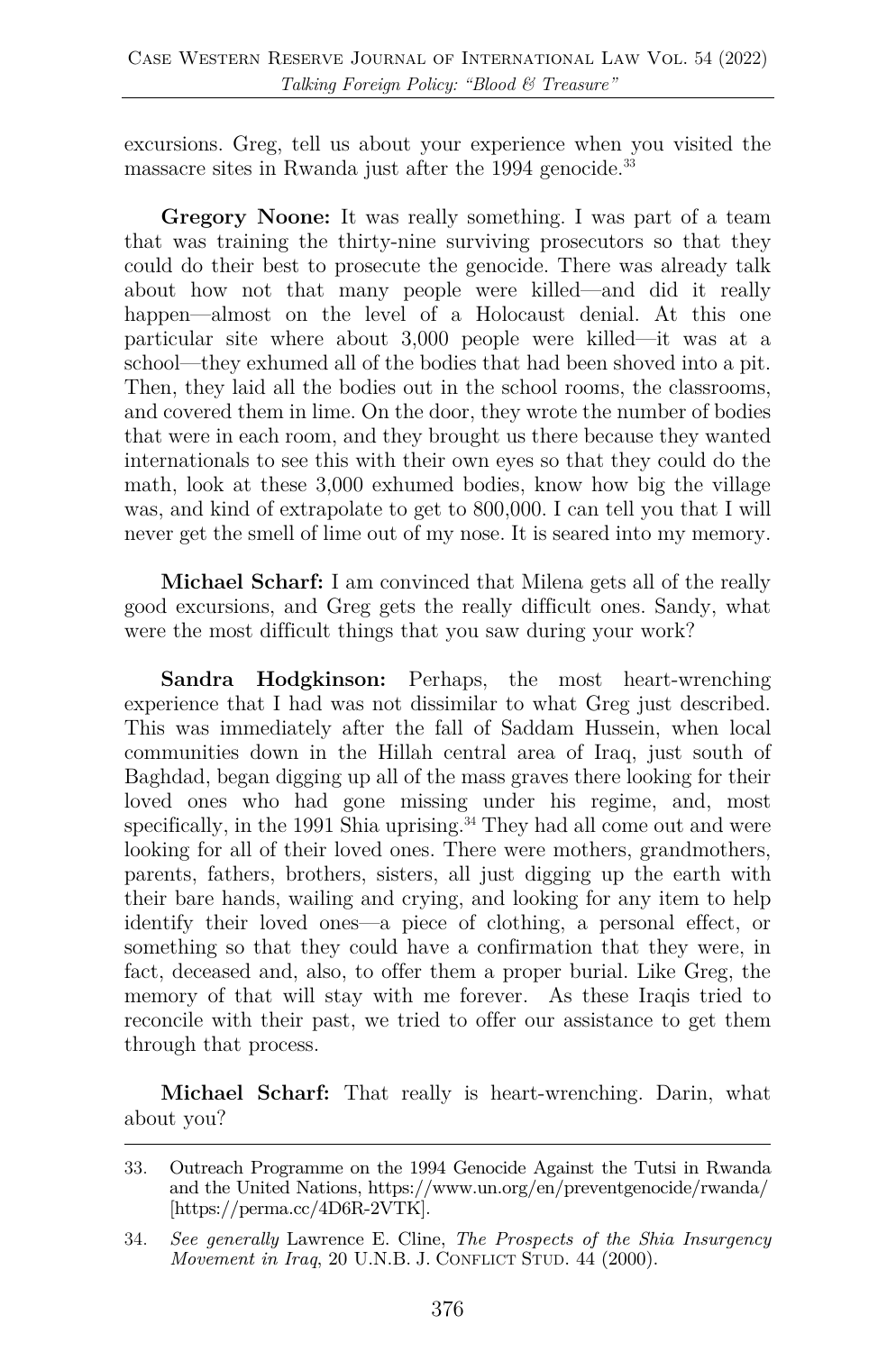**Darin Johnson:** I would say that the most heart-wrenching experience was, again, when I was serving in Baghdad. There was an incident where contractors ended up killing over a dozen civilians in Nisour Square.35 I was part of a team of embassy officials responsible for meeting with the family members. I just remember spending days sitting in a tent meeting with family members and discussing what had happened. It was probably one of the most personally heart-wrenching experiences that I have gone through.

**Michael Scharf:** Darin, you also helped advise Iraqi human rights defenders documenting the abuses of ISIS. Can you tell us about that?

**Darin Johnson:** Not long after ISIS was defeated in large part in Iraq, PILPG was able to return to the country. We had not been able to get into the country for a quite some time because of the conflict. We worked with this coalition of human rights defenders from around the country who had taken up the responsibility of documenting the abuses of ISIS to try to bring some accountability and some reparation to family members who had been impacted by it. It was really difficult work, but really heroic Iraqi citizens engaged in that effort.

**Michael Scharf:** It is time for another short break. When we return, I am going to ask our experts about times when cultural differences led to "lost in translation" type of situations. We will be back in just a minute.

### [STATION BREAK]

**Michael Scharf:** This is Michael Scharf, and we are back with "Talking Foreign Policy." I am joined today by four international lawyers whose adventures may have helped inspire the television series, *Blood & Treasure*. In this final segment, we are going to talk about times when things went wrong because of cultural misunderstandings.

**Milena Sterio:** Michael, why don't you kick us off by telling the story that appears in your book, *Enemy of the State*, <sup>36</sup> about when you were about to tell the Iraqi judges that they should be like a pit bull about due process?

<sup>35.</sup> David Johnston & John M. Broder, *F.B.I. Says Guards Killed 14 Iraqis Without Cause*, N.Y. TIMES (Nov. 14, 2007), https://www.nytimes.com/2 007/11/14/world/middleeast/14blackwater.html [https://perma.cc/ZBZ2- YV87].

<sup>36.</sup> MICHAEL A. NEWTON & MICHAEL P. SCHARF, ENEMY OF THE STATE: THE TRIAL AND EXECUTION OF SADDAM HUSSEIN (2008).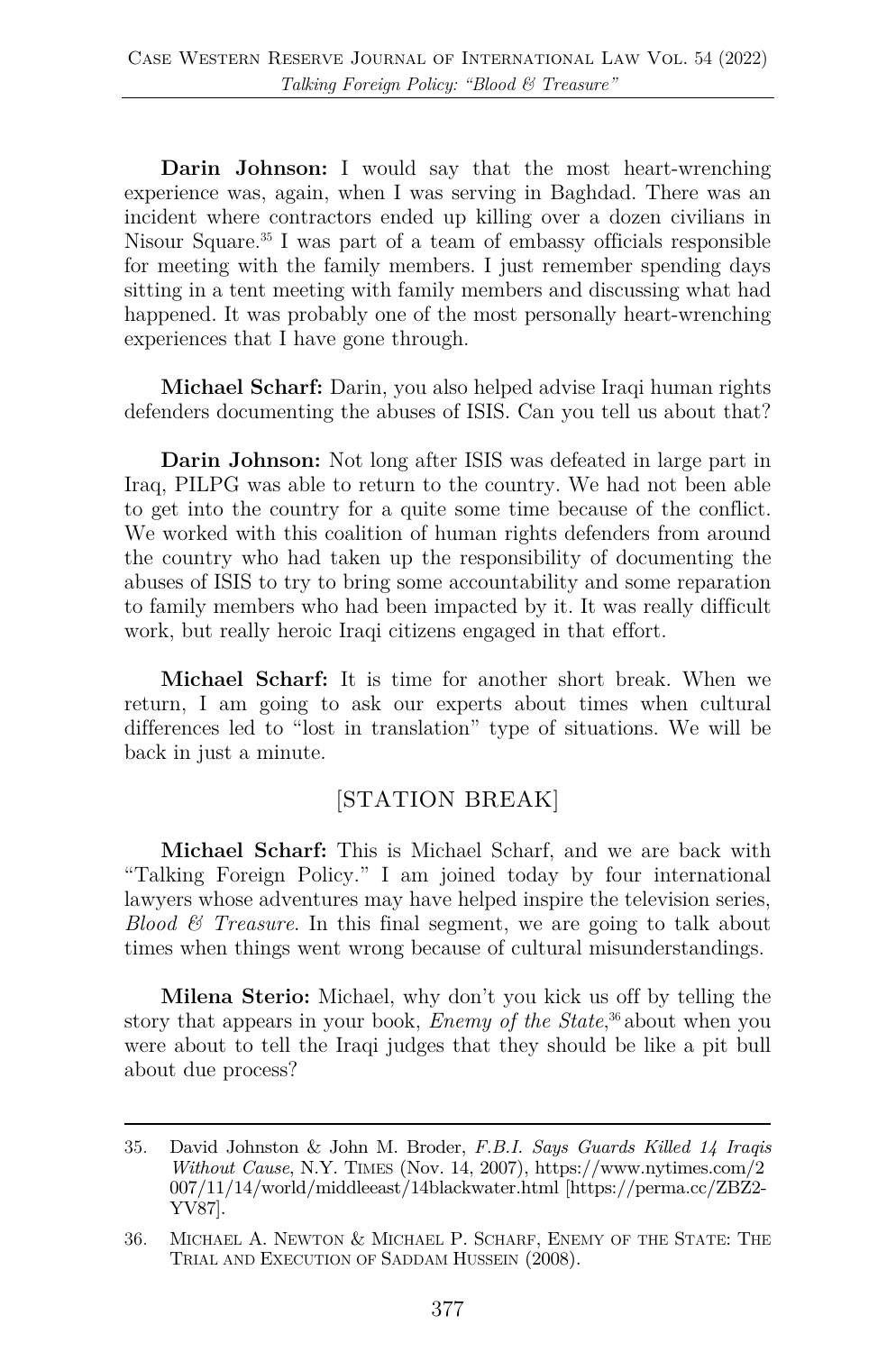**Michael Scharf:** That is a good one. I learned a lesson there. I was invited to help train the judges for the Saddam Hussein trial,  $37$  and I was trying to convince them that they had to be really vigilant about due process because the whole world was watching them.<sup>38</sup> So, I said, "You have to be like a pit bull when it comes to due process and fair trial rights." My interpreter said, "What is a pit bull?" I said, "A pit bull is this dog we have in the United States that bites the neck and will not let go." I said that they needed to be like that about due process. He said, "No, professor, I will not say that about the pit bull." I said, "Why?" He said, "Because, in our country, the dog is a very evil creature. It is a dirty creature, and to even suggest that the judges must be like a dog, well, they would walk out of the room and never talk to you again." So, I said, "Well, do you guys have tree frogs in those marsh Arab areas? You know, sticky frogs that will not let go?" He says, "Oh, we have many sticky frogs, professor." I said, "Well, tell them they have to be like a sticky frog then." It was not quite as powerful a metaphor, but it worked, and they did not leave the room. Milena, speaking of interpreters, why don't you tell us about what the interpreter said to you when you were in Amman, Jordan working with lawyers from Yemen as part of the peace negotiations?

**Milena Sterio:** Sure. I was in Amman, Jordan as part of this Public International Law and Policy Group peace negotiation that lasted for about five days, and it was in English and Arabic.<sup>39</sup> Most of the Yemeni lawyers did not speak English and were speaking Arabic, so there were interpreters there interpreting from English to Arabic and the other way around. At the end of the first day, one of the interpreters came up to me very seriously and said, "You know, we interpreters, we keep a hit list." I looked at him, and I said, "What do you mean?" He said, "A hit list of people who speak too fast." He said, "And, right now, you are number one on that list." That was a good way of reminding me to slow down because the interpreters were having a really hard time.

**Michael Scharf:** Whenever I speak at a conference with simultaneous interpretation, I always have a sign sitting in front of me at the dais that says, slow down, for that reason. Sandy, being a woman in the field can have unique challenges in some foreign countries, and

<sup>37.</sup> *Id.* at 71.

<sup>38.</sup> *Id.* at 74.

<sup>39.</sup> *Client Update: Yemen*, PUB. INT'L L. & POL'Y GRP., https://www.publicin ternationallawandpolicygroup.org/client-update-yemen [https://perma.cc/7 XXQ-47F3]. PILPG hosted Transition Engagement Trainings for geographically diverse civil society organizations engaged in the Yemeni peace process in Amman, Jordan.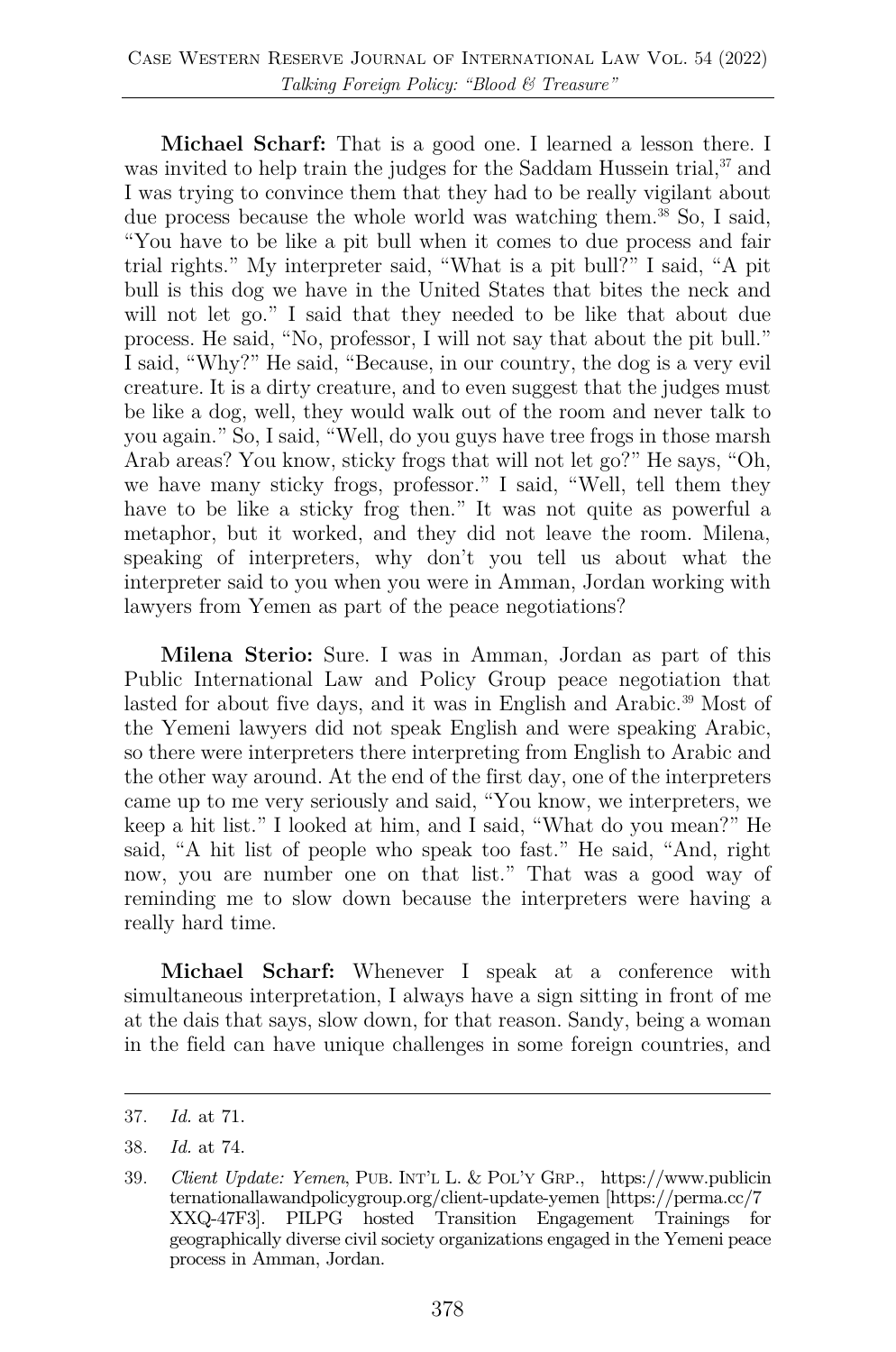you once told me that, in Botswana, the local colonel that you were working with asked you if he could call you "mama." Is that right? What did you say to him?

**Sandra Hodgkinson:** I told him that "Lieutenant" would be just fine.

**Michael Scharf:** Are there other times when you ran into such gender challenges?

**Sandra Hodgkinson:** As a female officer, beginning in the military in uniform and then separately as a diplomat when I worked for the State Department, I had a number of interesting encounters, not really challenges but just interesting moments where we were trying to understand the awkwardness and how to handle a female and male relationship in a foreign country. I felt like I was considered this sort of third gender because I had been placed in a position of authority by the U.S. government. I was not really male, but I was not a local female by their standards. I was sort of a different thing. It seemed like I was this third gender, and they would allow me to be assertive in my positions and still earn respect. It calls up a few memories that I had that were really special, though. One was in Mauritania when I was there as the senior member of a delegation and was invited to a dinner at the local colonel's home. I was the only female seated around this incredible display of food, but it was all being served by the daughters and spouse of the colonel. They kept peering out from the kitchen to watch me and giggling all night long because they could not believe that there was actually a woman there. I compare that to a time when I did a three-week peacekeeping trip in Abu Dhabi, and, every night, the male officers were invited to go out with members of the Emirati Armed Forces for dinners and events. As a female, I was separately paired up with a different spouse for every night of the trip and would go to local markets to go shopping or have tea but was kept completely by myself one spouse at a time. I got to share so many stories about our cultural differences. I think I will only mention one more because I, to this day, still think about this with such fondness. I was visiting Beirut just prior to getting married, and the admiral there had heard about my engagement and threw this big engagement party for me at the officer's club. All of the male officers that I had worked with over the years each individually gave me a beautiful gift, which was a makeup kit. I ended up fitting all of these into my suitcase, and came home with like fifty-five different kinds of eye shadows and lipsticks and perfumes to bring back for me to get married with. It was extremely endearing, and I cherish some of those memories. But, I was a different thing than what they were used to.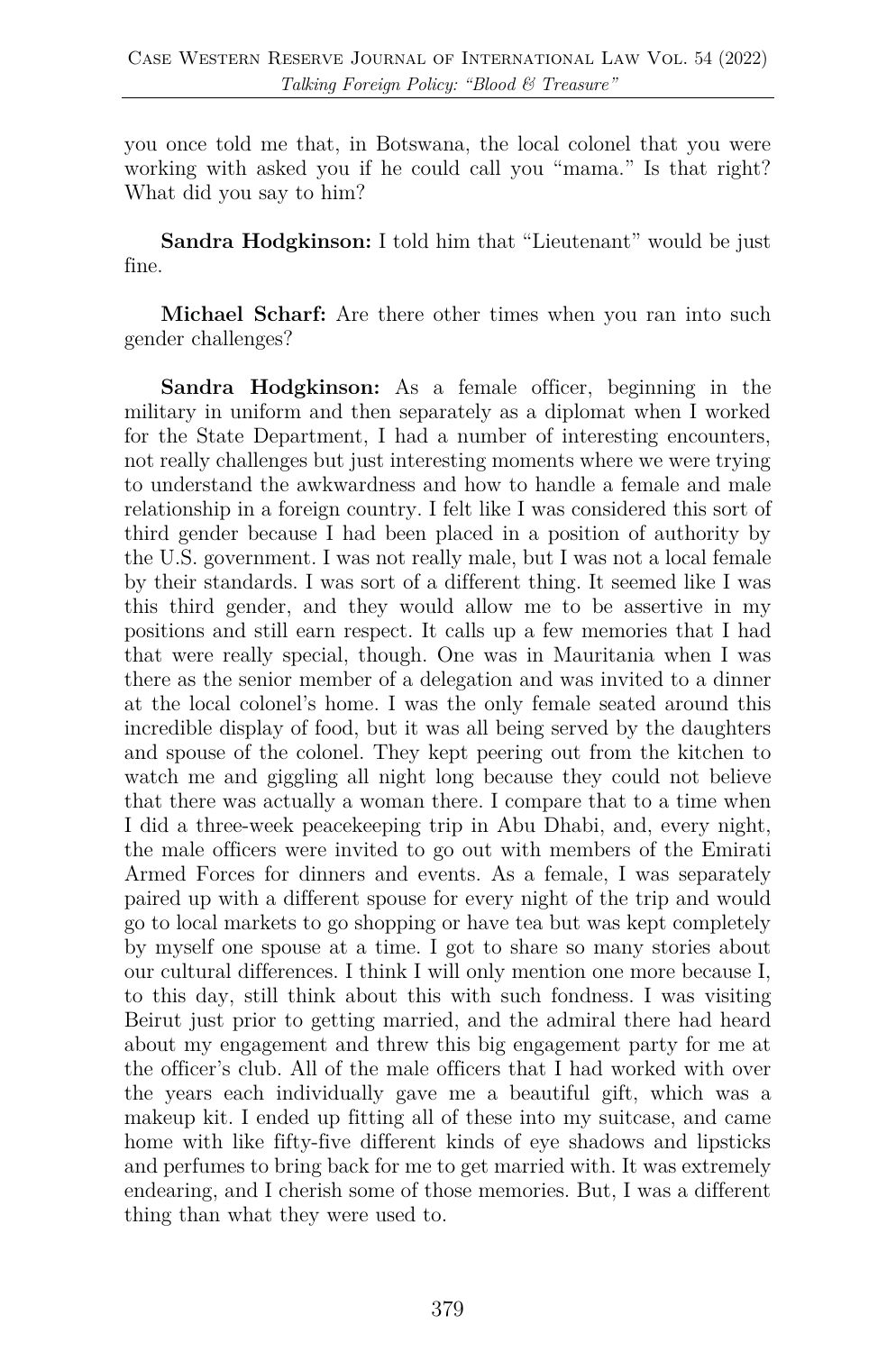**Michael Scharf:** I do want to point out that Sandy now has five wonderful children and, for the record, they are the only ones who get to call her "mama." Now, phrases in different cultures sometimes mean something very different than their literal translation. Darin, did you ever experience that in your work in the Middle East?

**Darin Johnson:** Definitely, Michael. One kind of funny moment that I remember is when I served as legal advisor for our embassy in Baghdad. One of my jobs was to regularly meet with high level Iraqi officials and, oftentimes, when I would make a request of them or I had to deliver a particular message from the State Department, I would receive a response of "in sha'Allah" or "God willing." That usually sounded like a pretty positive response until I found out from some close Iraqi friends that I made that, oftentimes, "in sha'Allah" is just another way of saying "Don't bet on it." That moment showed me the importance of having friends who are local who can tell you what the terms really mean.

**Michael Scharf:** I think I just learned something. You know, in different cultures there are different conceptions of being on time. I know, in U.S. sports, there is a saying that if you are early, you are on time. If you are on time, you are late. And, if you are late, you will end up running laps. But, it is quite different abroad. To illustrate this, Milena, why don't you tell us about the time you had a 10:00 meeting with the Dean of Novi Sad Law School in Serbia and showed up a couple of minutes early?

**Milena Sterio:** Yeah. I showed up at around 9:55, thinking, "I am early. I am not running laps. I am early." When I showed up and checked in with the Dean's secretary, she looked at me as if I were completely crazy. I said, "No, I am here for the 10:00 meeting." She said, "Yeah, but it is 9:57." I said, "Yeah . . . " She said, "You know it does not really start until 10:30 or 10:40." There was a totally different conception of time. I am sure Darin would agree with this, for example, in Juba, South Sudan, where both of us spent time for peace negotiations. After a few days there, my Western colleagues and I started saying things like, "Oh, does this really start at 10:00 AM normal time, or 10:00 AM Juba time?"

**Michael Scharf:** Yeah, and food can be a big challenge, too. Monkey brains in parts of Africa, snake soup in China, sheep's head in Norway, fat-bottomed ants in Colombia, guinea pigs in Peru, crocodile skewers in Australia—they are all foreign delicacies that have been offered to me while I have been working abroad. I remember once when I was in Libya, we had just finished a large midday feast with our host, and my colleague, Paul Williams, who has often been on the show, asked the question, "What does camel taste like?" On our way back to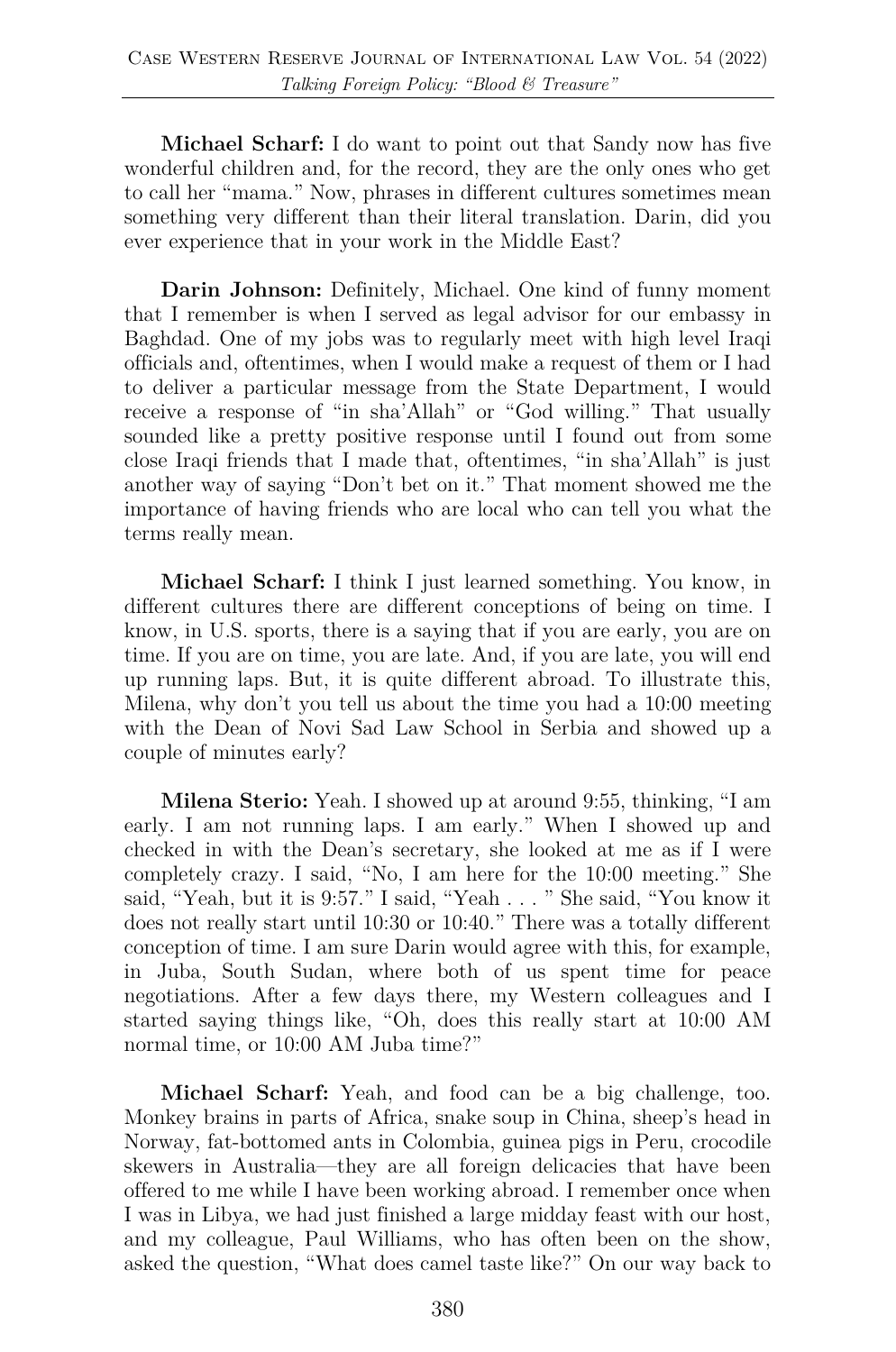the office after this feast, our host took a detour for a second lunch at a restaurant with a large camel sign out front. But, sometimes the shoe is on the other foot, and we have to remember that what we eat in the United States might seem a little odd to our foreign guests. Greg, tell us the story about the time you hosted a Rwandan delegation in Newport, Rhode Island.

**Gregory Noone:** Yeah, thanks Michael. So, each night we would take turns bringing them out to dinner, and Newport, Rhode Island, of course, has wonderful restaurants. The night before my turn, one of our colleagues did a classic New England clambake. You can imagine the whole scene that they put on for them. I thought, how wonderful. I always love to go to a New England clambake. The next night, I was taking them out, and I said, "Where would you like to eat?" They kind of sheepishly looked around each other and finally said, "Anything, but no more giant red scorpion."

**Michael Scharf:** That is what our lobsters are to them?

**Gregory Noone:** Yeah, it took me a minute to realize that they were talking about lobsters and then I thought, if I was in the middle of Africa and somebody put a big beetle on my plate and said, "this is a delicacy. This costs a lot of money, and, here, eat the back end first," I think I would have the same reaction, so, yes, sometimes we miss the boat as well.

**Milena Sterio:** Now, Michael, tell us the story about your meeting with the Head of the Truth Commission in Côte d'Ivoire.<sup>40</sup>

**Michael Scharf:** Oh yeah, Côte d'Ivoire, the same place where Sandy and Greg were at the jungle hotel in the rain. I went there at the behest of the U.S. State Department to talk to the Head of the Truth Commission, who had reportedly decided that she was going to release the names of everybody who had been implicated or who had testified before her commission, whether or not there was any corroboration or any evidence that showed that these people were implicated beyond a reasonable doubt. The problem, of course, is that once you are named in a Truth Commission report, it is like putting a target on you, and people are going to attack you. I had this very important assignment to go and convince her to keep those names secret, give them only to the prosecutor, and have an executive summary without the names. I go there, and I do not speak really good French. In Côte d'Ivoire, that is all that they speak. I know Sandy

<sup>40.</sup> *Ivory Coast Gets Truth and Reconciliation Commission*, BBC (Sep. 28, 2011), https://www.bbc.com/news/world-africa-15086829. The Truth and Reconciliation Commission was started by President Alassane Ouattara after a tumultuous post-election period in 2010–2011 in Côte d'Ivoire.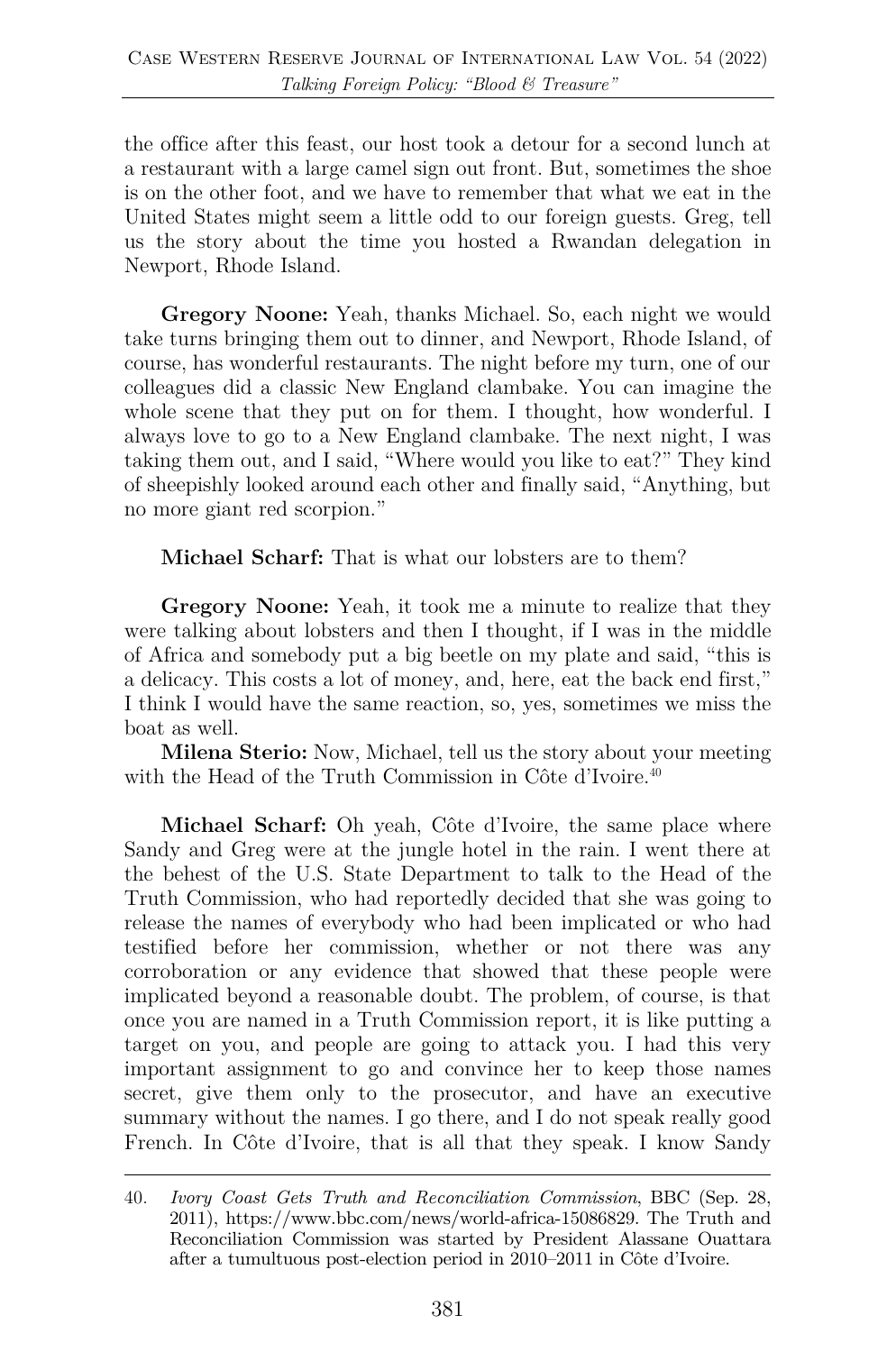speaks French really well and Milena is fluent in French but not Greg and me, right, Greg? When I was there, I said that I would be using a translator and, all of a sudden, the Truth Commission Judge got very angry and started saying a lot of things in rapid French. I heard her say, "Newt Gingrich" and "Mitt Romney." This was very perplexing to me, so I turned to the translator and said, "What's going on?" Apparently, this was during the primaries when Newt Gingrich and Mitt Romney were running against each other, and Newt Gingrich had a commercial that aired everywhere in the world, through the beauty of the internet, in which he showed Mitt Romney speak in French at the Salt Lake City Olympics.<sup>41</sup> Newt Gingrich's voice over said, "That is Mitt Romney, and he speaks French too well to be a patriot. Someone who speaks French that well is unfit to be president. Vote Newt Gingrich." That made this French-speaking judge very angry, so I had to find a way to extract myself from that. I noticed that she had some pictures of her kids playing soccer on her desk, so I started asking her questions about her kids to distract her. Then, I asked her if the kids knew about the important work that their mom was doing, and I said, "Because you know if you do not end up documenting these atrocities, your country is going to be condemned to repeat them over and over again." Now, of course, I was shamelessly borrowing from George Santayana, $42$  but she did not seem to know that. She thought that was pretty cool, so she asked if she could have a selfie taken with me, and we worked things out. But, yes, it is very important as an international lawyer sometimes to be able to speak the local language. I want to end by asking each of our panelists why they became international lawyers. I will start with you, Milena.

**Milena Sterio:** Sure. For me, maybe it is a little bit personal. I grew up in what is now Serbia, the former Yugoslavia. When I was coming of age, the country was falling apart. There was a civil war, and lots of bad things were happening. I really saw firsthand the role that international lawyers can play in resolving conflicts and leading the parties towards an agreement. From that point on, I decided that this was what I would like to be. This is what I would like to do and, hopefully, I will someday make an impact in either my own country or somewhere else.

**Michael Scharf:** You certainly have. Darin, you are next.

<sup>41</sup>*. Mitt Romney Lambasted in Attack Ad for Speaking French*, BBC (Jan. 13, 2012), https://www.bbc.com/news/world-us-canada-16549624 [https://per ma.cc/XUF8-7MHZ].

<sup>42.</sup> GEORGE SANTAYANA, LIFE OF REASON, REASON IN COMMON SENSE 172 (1905) ("Those who cannot remember the past are condemned to repeat it.").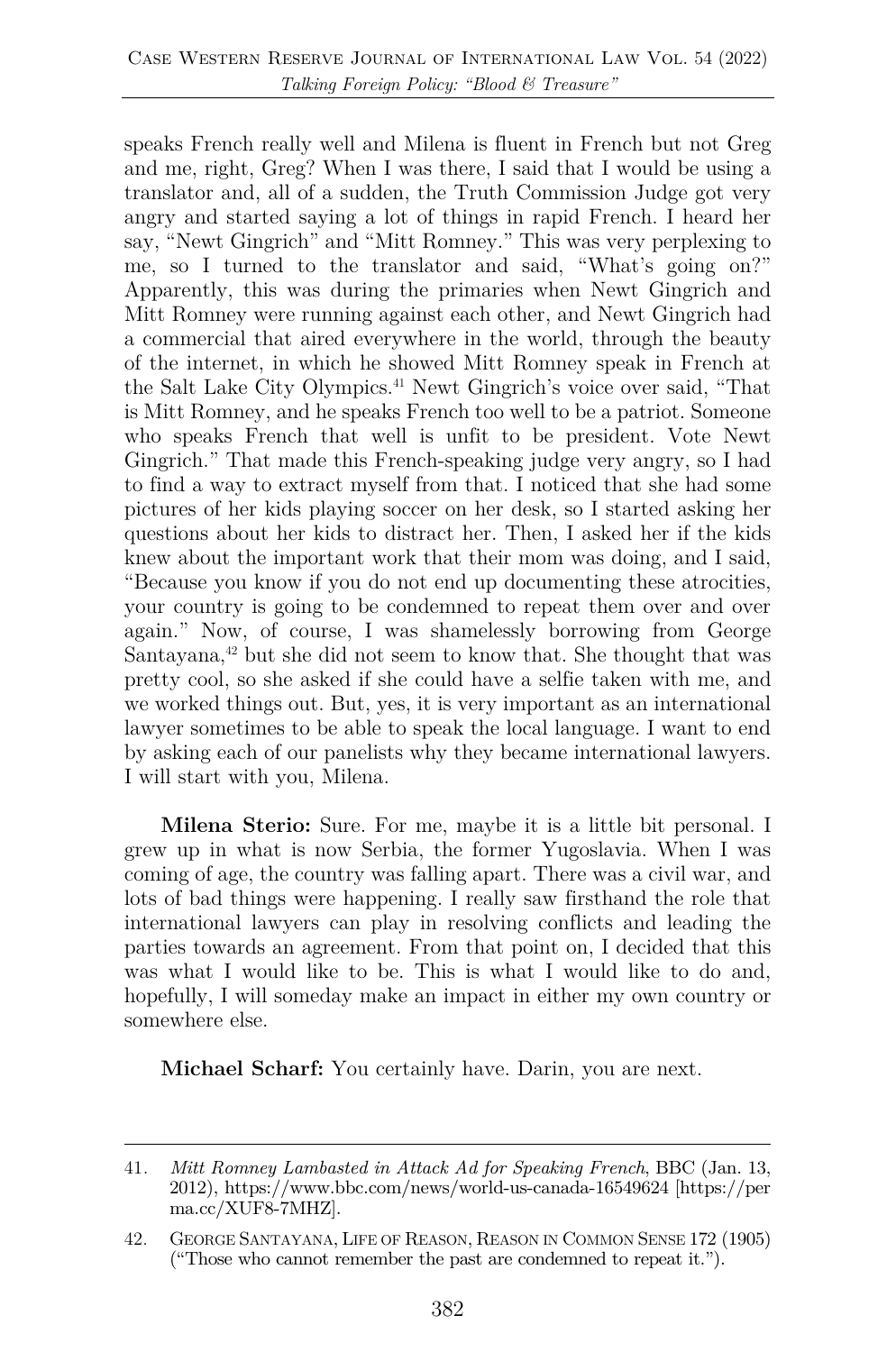**Darin Johnson:** Similar to Milena, I grew up with a deep reverence for the role that lawyers can play in improving society. I grew up with this deep reverence for civil rights lawyers, and I also had a passion for foreign affairs. I found that, over time, a career in international law really allowed me to merge all of those passions: a deep love of the law, a deep love of foreign affairs, and a deep love of human rights. It has been so, so rewarding.

**Michael Scharf:** Greg, how about you?

**Gregory Noone:** Well, I wish it was as deep as Darin's. I was a young, single Naval Officer who just wanted to be stationed overseas. I kind of fell into it quite by accident and then came back to Newport, Rhode Island and worked at a brand-new program called the Defense Institute of International Legal Studies,  $43$  which is a place where Sandy and I both worked. We got to do some amazing work all over the world and really fell in love with the idea that we could practice law, help others practice law, and, along the way, help victims of some of the gravest atrocities known to man.

**Michael Scharf:** Sandy, what about you?

**Sandra Hodgkinson:** I always had this passion for human rights and international law, even before there were classes in this area. As I was going through school, I was always interested and fascinated by the war crimes tribunals and how to address them. Long before there was an International Criminal Court, I authored a big paper on why we should have an International Criminal Court because I felt so strongly that there had to be justice mechanisms for accountability. Through this opportunity to serve in this capacity as a lawyer over these decades, it has been everything I ever hoped it could be and more. I have loved every step of my career.

**Michael Scharf:** Finally, with a few minutes remaining, I would love to ask each of you to tell us about what you are working on now and where you are going to be traveling next. Milena, do you want to kick things off?

**Milena Sterio:** Sure. Lately, I have been very involved in the work of the Public International Law and Policy Group. I just returned from a round of peace negotiations in Juba, South Sudan, so it is likely that I will return to Juba. We also have a potential visit scheduled in Khartoum, Sudan where we work with the government of Sudan, and

<sup>43.</sup> *See Defense Institute of International Legal Studies (DIILS)*, DEF. SEC. COOP. AGENCY, https://www.dsca.mil/defense-institute-international-legal -studies-diils [https://perma.cc/HR4X-2T63].